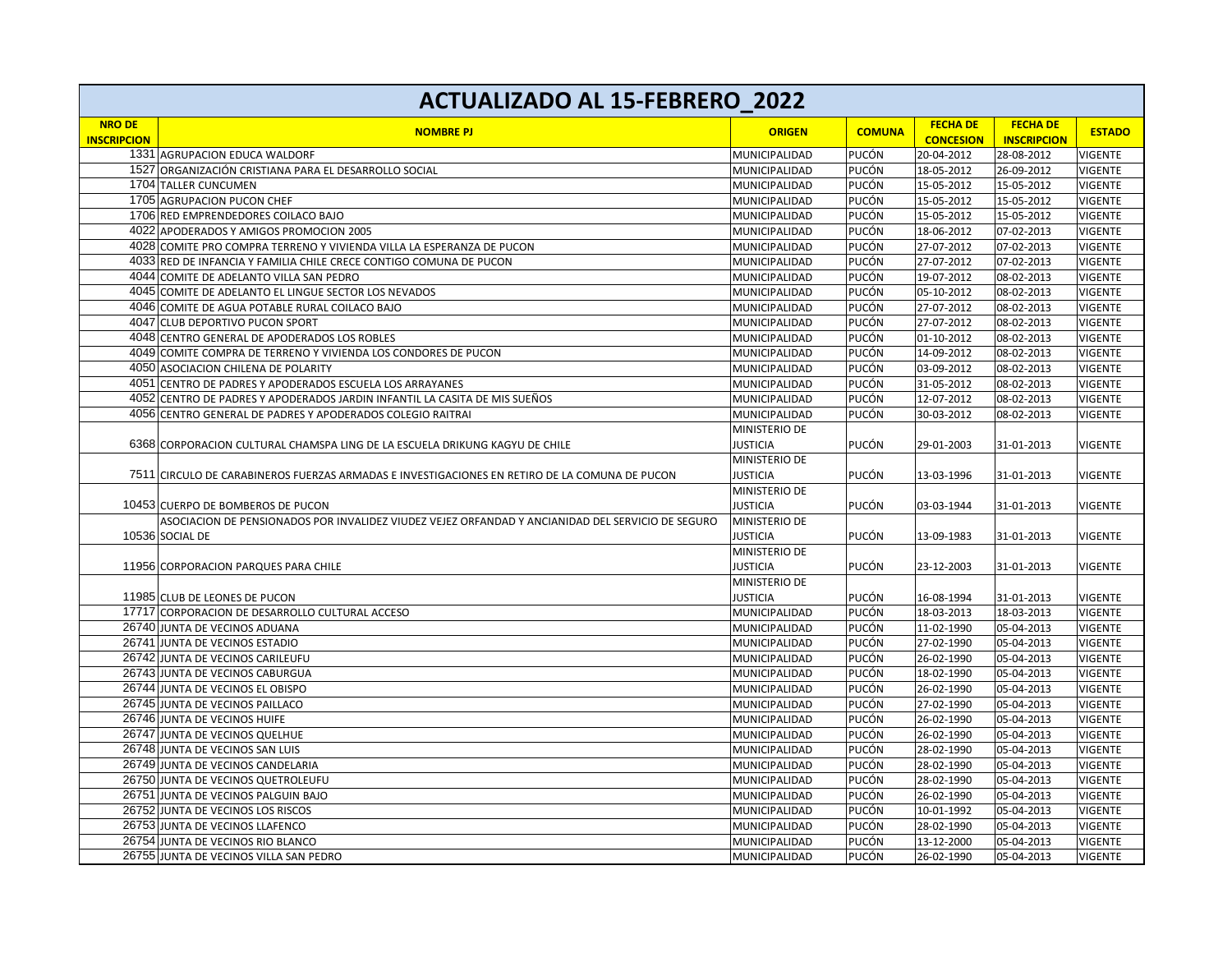| 26756 JUNTA DE VECINOS VILLA ANTUPIREN                                         | MUNICIPALIDAD | PUCÓN | 28-06-1994 | 05-04-2013 | <b>VIGENTE</b> |
|--------------------------------------------------------------------------------|---------------|-------|------------|------------|----------------|
| 26757 JUNTA DE VECINOS LEFINCUL                                                | MUNICIPALIDAD | PUCÓN | 17-06-1996 | 05-04-2013 | <b>VIGENTE</b> |
| 26758 JUNTA DE VECINOS MENETUE                                                 | MUNICIPALIDAD | PUCÓN | 29-07-1996 | 05-04-2013 | <b>VIGENTE</b> |
| 26759 JUNTA DE VECINOS PRUDENCIO MORA                                          | MUNICIPALIDAD | PUCÓN | 14-11-1996 | 05-04-2013 | <b>VIGENTE</b> |
| 26760 JUNTA DE VECINOS VILLA CORDILLERA                                        | MUNICIPALIDAD | PUCÓN | 06-10-1997 | 05-04-2013 | <b>VIGENTE</b> |
| 26761 JUNTA DE VECINOS LONCOFILO PAULUN                                        | MUNICIPALIDAD | PUCÓN | 20-12-1999 | 05-04-2013 | <b>VIGENTE</b> |
| 26762 JUNTA DE VECINOS JARDINES DEL CLARO                                      | MUNICIPALIDAD | PUCÓN | 26-05-2000 | 05-04-2013 | <b>VIGENTE</b> |
| 26763 JUNTA DE VECINOS LAS ARAUCARIAS                                          | MUNICIPALIDAD | PUCÓN | 20-05-2002 | 05-04-2013 | <b>VIGENTE</b> |
| 26764 JUNTA DE VECINOS CABURGUA ALTO                                           | MUNICIPALIDAD | PUCÓN | 20-10-2004 | 05-04-2013 | <b>VIGENTE</b> |
| 26765 JUNTA DE VECINOS ENTRE RIOS                                              | MUNICIPALIDAD | PUCÓN | 23-02-2005 | 05-04-2013 | <b>VIGENTE</b> |
| 26766 JUNTA DE VECINOS RELICURA                                                | MUNICIPALIDAD | PUCÓN | 19-08-2005 | 05-04-2013 | <b>VIGENTE</b> |
| 26767 JUNTA DE VECINOS EL MIRADOR                                              | MUNICIPALIDAD | PUCÓN | 20-12-2005 | 05-04-2013 | <b>VIGENTE</b> |
| 26768 JUNTA DE VECINOS VILLA BOMBEROS DE CHILE                                 | MUNICIPALIDAD | PUCÓN | 27-05-2008 | 05-04-2013 | <b>VIGENTE</b> |
| 26769 CLUB DEPORTIVO LLAFENCO                                                  | MUNICIPALIDAD | PUCÓN | 07-12-1995 | 05-04-2013 | <b>VIGENTE</b> |
| 26770 CLUB DEPORTIVO TRAILENCO                                                 | MUNICIPALIDAD | PUCÓN | 22-03-2004 | 05-04-2013 | <b>VIGENTE</b> |
| 26771 CLUB DEPORTIVO CANAL LABORAL DE PUCON                                    | MUNICIPALIDAD | PUCÓN | 11-09-2000 | 05-04-2013 | <b>VIGENTE</b> |
| 26772 ASOCIACION ARBITROS DE FUTBOL                                            | MUNICIPALIDAD | PUCÓN | 19-08-2002 | 05-04-2013 | <b>VIGENTE</b> |
| 26773 CLUB DEPORTIVO DE RAYUELA PUCON                                          | MUNICIPALIDAD | PUCÓN | 26-02-1990 | 05-04-2013 | <b>VIGENTE</b> |
| 26774 CLUB UNION DEPORTIVO CARILEUFU                                           | MUNICIPALIDAD | PUCÓN | 20-04-1995 | 05-04-2013 | <b>VIGENTE</b> |
| 26775 CLUB DEPORTIVO SAN PEDRO                                                 | MUNICIPALIDAD | PUCÓN | 09-06-1992 | 05-04-2013 | <b>VIGENTE</b> |
| 26776 CLUB DEPORTIVO LOS ARTESANOS                                             | MUNICIPALIDAD | PUCÓN | 12-04-1999 | 05-04-2013 | <b>VIGENTE</b> |
| 26777 CLUB DEPORTIVO MASDANZA                                                  | MUNICIPALIDAD | PUCÓN | 23-12-2008 | 05-04-2013 | <b>VIGENTE</b> |
| 26778 CLUB DEPORTIVO EL ROBLE                                                  | MUNICIPALIDAD | PUCÓN | 26-02-1990 | 05-04-2013 | <b>VIGENTE</b> |
| 26779 CLUB DEPORTIVO COMERCIAL                                                 | MUNICIPALIDAD | PUCÓN | 26-02-1990 | 05-04-2013 | <b>VIGENTE</b> |
| 26780 CLUB DEPORTIVO MAIPO                                                     | MUNICIPALIDAD | PUCÓN | 11-03-1994 | 05-04-2013 | <b>VIGENTE</b> |
| 26781 CLUB DEPORTIVO EL VOLCAN                                                 | MUNICIPALIDAD | PUCÓN | 24-01-1992 | 05-04-2013 | <b>VIGENTE</b> |
| 26782 CLUB DE HUASOS DAMAS CORRALERAS DEL CENTRO DEL SUR DE CHILE              | MUNICIPALIDAD | PUCÓN | 31-12-2002 | 05-04-2013 | <b>VIGENTE</b> |
| 26783 CLUB DE ANDINISMO DE PUCON                                               | MUNICIPALIDAD | PUCÓN | 18-07-2006 | 05-04-2013 | <b>VIGENTE</b> |
| 26784 CLUB DE GIMNASIA RECREATIVA DE PUCON                                     | MUNICIPALIDAD | PUCÓN | 10-06-1996 | 05-04-2013 | <b>VIGENTE</b> |
| 26785 CLUB DEPORTIVO PAILLACO                                                  | MUNICIPALIDAD | PUCÓN | 19-11-1992 | 05-04-2013 | <b>VIGENTE</b> |
| 26786 CLUB DEPORTIVO TRES ESQUINAS                                             | MUNICIPALIDAD | PUCÓN | 28-02-1990 | 05-04-2013 | <b>VIGENTE</b> |
| 26787 CLUB DEPORTIVO PALGUIN BAJO                                              | MUNICIPALIDAD | PUCÓN | 06-09-1993 | 05-04-2013 | <b>VIGENTE</b> |
| 26788 CLUB DEPORTIVO EL PEQUEÑO DE COILACO                                     | MUNICIPALIDAD | PUCÓN | 05-05-1995 | 05-04-2013 | <b>VIGENTE</b> |
| 26789 CLUB DEPORTIVO PUCON                                                     | MUNICIPALIDAD | PUCÓN | 27-09-1990 | 05-04-2013 | <b>VIGENTE</b> |
| 26790 UNION COMUNAL DE CLUBES DEPORTIVOS ASOCIACION DE FUTBOL AMATEUR          | MUNICIPALIDAD | PUCÓN | 26-08-1992 | 05-04-2013 | <b>VIGENTE</b> |
| 26791 UNION COMUNAL DE RAYUELA PUCON                                           | MUNICIPALIDAD | PUCÓN | 22-06-1999 | 05-04-2013 | <b>VIGENTE</b> |
| 26792 CLUB DE HUASOS PUCON                                                     | MUNICIPALIDAD | PUCÓN | 26-02-1990 | 05-04-2013 | <b>VIGENTE</b> |
| 26793 CLUB DEPORTIVO FLOR DEL BOSQUE                                           | MUNICIPALIDAD | PUCÓN | 18-06-1993 | 05-04-2013 | <b>VIGENTE</b> |
| 26794 CLUB DE RAYUELA UNION MUNICIPAL                                          | MUNICIPALIDAD | PUCÓN | 06-07-1994 | 05-04-2013 | <b>VIGENTE</b> |
| 26795 CLUB DEPORTIVO EL CACIQUE DE PUCON                                       | MUNICIPALIDAD | PUCÓN | 27-02-1990 | 05-04-2013 | <b>VIGENTE</b> |
| 26796 CLUB DEPORTIVO KOBUKAN                                                   | MUNICIPALIDAD | PUCÓN | 30-09-2003 | 05-04-2013 | <b>VIGENTE</b> |
| 26797 UNION COMUNAL Y ASOCIACION DE CLUBES DEPORTIVOS RURALES PULALFQUEN PUCON | MUNICIPALIDAD | PUCÓN | 05-07-2005 | 05-04-2013 | <b>VIGENTE</b> |
| 26798 CLUB DE RAYUELA LOS ASES                                                 | MUNICIPALIDAD | PUCÓN | 03-08-1990 | 05-04-2013 | <b>VIGENTE</b> |
| 26799 CLUB DEPORTIVO FLOR DEL LAGO                                             | MUNICIPALIDAD | PUCÓN | 08-08-1991 | 05-04-2013 | <b>VIGENTE</b> |
| 26800 CLUB DEPORTIVO CONDOR CHILENO                                            | MUNICIPALIDAD | PUCÓN | 27-02-1990 | 05-04-2013 | <b>VIGENTE</b> |
| 26801 CLUB TRIATLON PUCON                                                      | MUNICIPALIDAD | PUCÓN | 26-10-1993 | 05-04-2013 | <b>VIGENTE</b> |
| 26802 CLUB DEPORTIVO TRI MOUNTAIN PUCON                                        | MUNICIPALIDAD | PUCÓN | 02-01-2009 | 05-04-2013 | <b>VIGENTE</b> |
| 26803 CLUB DEPORTIVO CRUZ ROJA                                                 | MUNICIPALIDAD | PUCÓN | 15-10-1993 | 05-04-2013 | <b>VIGENTE</b> |
| 26804 CLUB DEPORTIVO PUELCHE ATLETICO                                          | MUNICIPALIDAD | PUCÓN | 28-02-1990 | 05-04-2013 | <b>VIGENTE</b> |
| 26805 CLUB DEPORTIVO CABURGUA                                                  | MUNICIPALIDAD | PUCÓN | 27-02-1990 | 05-04-2013 | <b>VIGENTE</b> |
| 26806 CLUB SNOWBOARD PUCON                                                     | MUNICIPALIDAD | PUCÓN | 27-05-2003 | 05-04-2013 | <b>VIGENTE</b> |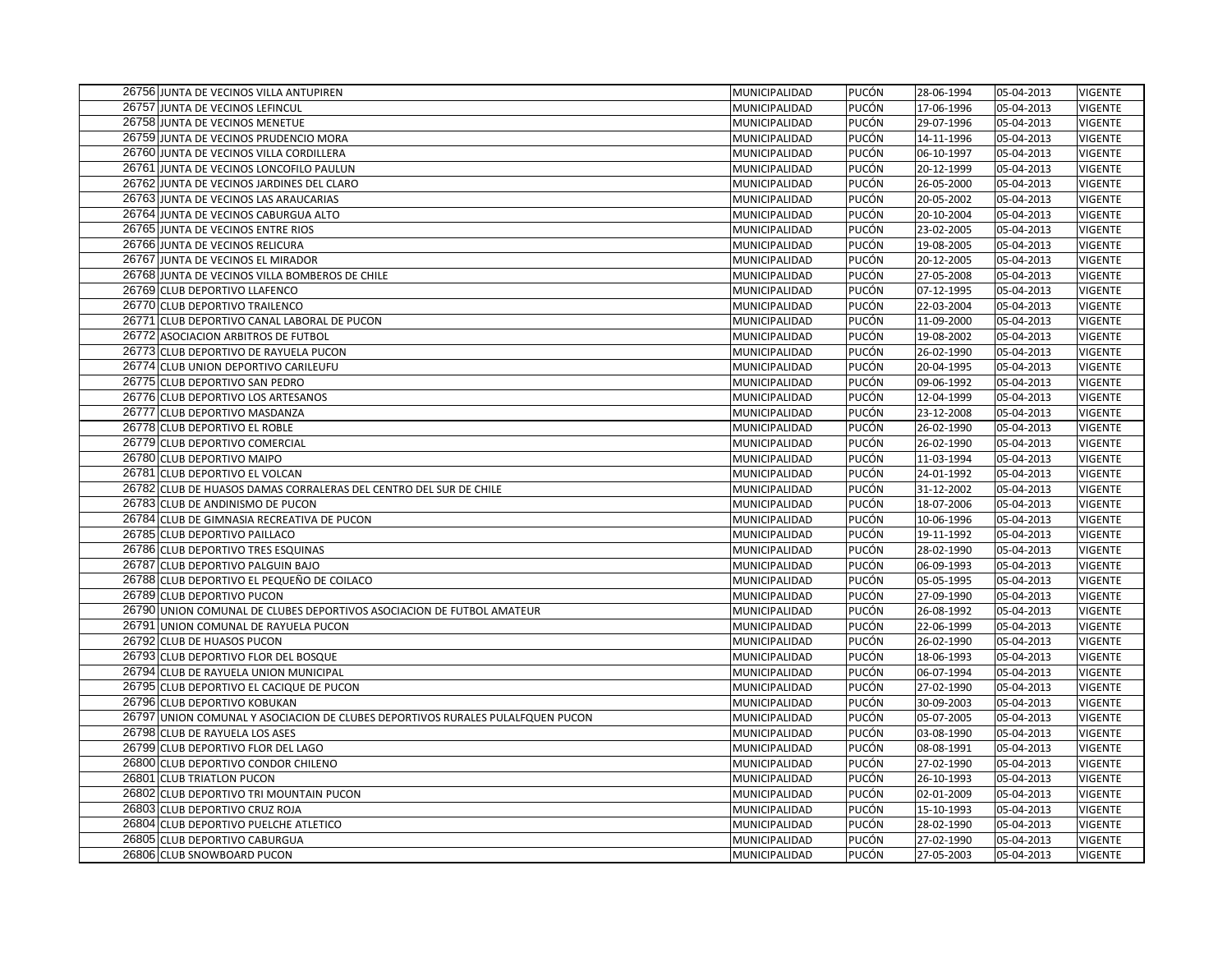| 26807 COMITE DE VIVIENDA PUESTA DEL SOL                                             | MUNICIPALIDAD                  | PUCÓN          | 22-08-1997               | 05-04-2013               | <b>VIGENTE</b> |
|-------------------------------------------------------------------------------------|--------------------------------|----------------|--------------------------|--------------------------|----------------|
| 26808 COMITE DE VIVIENDA LOS VOLCANES                                               | MUNICIPALIDAD                  | PUCÓN          | 29-01-2003               | 05-04-2013               | <b>VIGENTE</b> |
| 26809 COMITE DE VIVIENDA TRANCURA                                                   | MUNICIPALIDAD                  | PUCÓN          | 22-12-1994               | 05-04-2013               | <b>VIGENTE</b> |
| 26810 COMITE DE ADELANTO MEJORAMIENTO Y RECONSTRUCCION DE VIVIENDAS LOS ROBLES      | MUNICIPALIDAD                  | PUCÓN          | 03-06-2009               | 05-04-2013               | <b>VIGENTE</b> |
| 26811 COMITÉ DE VIVIENDA RUCA MAPU                                                  | MUNICIPALIDAD                  | PUCÓN          | 11-10-2006               | 05-04-2013               | <b>VIGENTE</b> |
| 26812 COMITE DE VIVIENDA VILLA NUEVA                                                | MUNICIPALIDAD                  | PUCÓN          | 10-11-2003               | 05-04-2013               | <b>VIGENTE</b> |
| 26813 COMITÉ DE VIVIENDA VILLA EL MIRADOR DE PUCON                                  | MUNICIPALIDAD                  | PUCÓN          | 27-08-2004               | 05-04-2013               | <b>VIGENTE</b> |
| 26814 COMITE DE VIVIENDA PARQUE RESIDENCIAL LOS BOLDOS                              | MUNICIPALIDAD                  | PUCÓN          | 30-12-1997               | 05-04-2013               | VIGENTE        |
| 26815 COMITE DE VIVIENDA EL MAITEN                                                  | MUNICIPALIDAD                  | PUCÓN          | 10-11-2003               | 05-04-2013               | <b>VIGENTE</b> |
| 26816 COMITE DE VIVIENDA VILLA PUCON                                                | MUNICIPALIDAD                  | PUCÓN          | 25-02-1999               | 05-04-2013               | <b>VIGENTE</b> |
| 26817 COMITE DE VIVIENDA VILLA AMANECER                                             | MUNICIPALIDAD                  | PUCÓN          | 31-01-1996               | 05-04-2013               | <b>VIGENTE</b> |
| 26818 COMITE PRO COMPRA TERRENOS LOS SALTOS                                         | MUNICIPALIDAD                  | PUCÓN          | 06-09-2007               | 05-04-2013               | VIGENTE        |
| 26819 CLUB DEPORTIVO KABOD HANDBALL DE PUCON                                        | MUNICIPALIDAD                  | PUCÓN          | 09-11-2011               | 05-04-2013               | VIGENTE        |
| 26820 COMITÉ DE PEQUEÑOS AGRICULTORES PAILLACO                                      | MUNICIPALIDAD                  | PUCÓN          | 07-01-2010               | 05-04-2013               | <b>VIGENTE</b> |
| 26821 COMITÉ DE PEQUEÑOS AGRICULTORES LOS PEÑIS DE QUETROLEUFU                      | MUNICIPALIDAD                  | PUCÓN          | 04-05-2009               | 05-04-2013               | <b>VIGENTE</b> |
| 26822 COMITÉ PEQUEÑOS AGRICULTORES DE MENETUE                                       | MUNICIPALIDAD                  | PUCÓN          | 13-06-2000               | 05-04-2013               | VIGENTE        |
| 26823 COMITE DE PEQUEÑOS AGRICULTORES DE CANDELARIA                                 | MUNICIPALIDAD                  | PUCÓN          | 24-06-1991               | 05-04-2013               | <b>VIGENTE</b> |
| 26824 COMITE PEQUEÑOS AGRICULTORES DE RELICURA                                      | MUNICIPALIDAD                  | PUCÓN          | 27-03-1997               | 05-04-2013               | <b>VIGENTE</b> |
| 26825 RED AGROEMPRENDEDORES CABURGUA                                                | MUNICIPALIDAD                  | PUCÓN          | 07-05-2007               | 05-04-2013               | <b>VIGENTE</b> |
| 26826 RED DE AGROEMPRENDEDORES PICHARES                                             | MUNICIPALIDAD                  | PUCÓN          | 11-09-2006               | 05-04-2013               | <b>VIGENTE</b> |
| 26827 COMITÉ PEQUEÑOS AGRICULTORES PEHUEN DE RIO BLANCO                             | MUNICIPALIDAD                  | PUCÓN          | 29-03-2005               | 05-04-2013               | <b>VIGENTE</b> |
| 26828 COMITE PRODESAL HUERQUEHUE SECTOR CARHUELLO                                   | MUNICIPALIDAD                  | PUCÓN          | 08-09-2010               | 05-04-2013               | <b>VIGENTE</b> |
| 26829 COMITÉ DE PEQUEÑOS AGRICULTORES SAN LUIS                                      | MUNICIPALIDAD                  | PUCÓN          | 19-05-1992               | 05-04-2013               | <b>VIGENTE</b> |
| 26830 FERIA AGRICOLA Y ARTESANAL KUI KUI DE QUELHUE                                 | MUNICIPALIDAD                  | PUCÓN          | 06-07-2002               | 05-04-2013               | <b>VIGENTE</b> |
| 26831 COMITE DE AGUA POTABLE RURAL LA BARDA                                         |                                | PUCÓN          | 13-04-1998               | 05-04-2013               | <b>VIGENTE</b> |
| 26832 COMITE DE AGUA EL ESFUERZO DE PAILLACO                                        | MUNICIPALIDAD<br>MUNICIPALIDAD | PUCÓN          | 22-12-1997               | 05-04-2013               | <b>VIGENTE</b> |
| 26833 COMITE DE AGUA POTABLE RURAL BELLA VISTA DE COILACO ALTO                      | MUNICIPALIDAD                  | PUCÓN          | 05-04-2004               | 05-04-2013               | <b>VIGENTE</b> |
|                                                                                     |                                |                |                          |                          | VIGENTE        |
| 26834 COMITE APR SANJON SECO<br>26835 COMITE DE AGUA POTABLE RURAL DE CARHUELLO     | MUNICIPALIDAD<br>MUNICIPALIDAD | PUCÓN<br>PUCÓN | 06-03-2009<br>02-08-1999 | 05-04-2013<br>05-04-2013 | VIGENTE        |
|                                                                                     |                                |                |                          |                          |                |
| 26836 COMITE DE AGUA POTABLE RURAL CARILEUFU                                        | MUNICIPALIDAD                  | PUCÓN<br>PUCÓN | 20-09-2001               | 05-04-2013               | VIGENTE        |
| 26837 COMITE DE AGUA POTABLE RURAL VILLA SAN PEDRO                                  | MUNICIPALIDAD                  |                | 11-06-1992               | 05-04-2013               | <b>VIGENTE</b> |
| 26838 COMITÉ DE AGUA POTABLE RURAL CABURGUA BAJO                                    | MUNICIPALIDAD                  | PUCÓN          | 18-05-1992               | 05-04-2013               | <b>VIGENTE</b> |
| 26839 COMITE DE AGUA POTABLE RURAL QUETROLEUFU                                      | MUNICIPALIDAD                  | PUCÓN          | 06-05-1998               | 05-04-2013               | <b>VIGENTE</b> |
| 26840 COMITE DE AGUA POTABLE RURAL METREÑEHUE                                       | MUNICIPALIDAD                  | PUCÓN          | 05-02-2002               | 05-04-2013               | <b>VIGENTE</b> |
| 26841 COMITE DE AGUA POTABLE RURAL QUELHUE<br>26842 COMITE DE AGUA Y RIEGO PICHARES | MUNICIPALIDAD                  | PUCÓN          | 08-09-1998               | 05-04-2013               | <b>VIGENTE</b> |
|                                                                                     | MUNICIPALIDAD                  | PUCÓN          | 27-10-2000               | 05-04-2013               | <b>VIGENTE</b> |
| 26843 COMITE DE AGUA POTABLE RURAL DE PALGUIN BAJO                                  | MUNICIPALIDAD                  | PUCÓN          | 17-05-2004               | 05-04-2013               | <b>VIGENTE</b> |
| 26844 CENTRO LABORAL RURAL SANTA TERESITA CABURGUA BAJO                             | MUNICIPALIDAD                  | PUCÓN          | 20-06-2001               | 05-04-2013               | <b>VIGENTE</b> |
| 26845 CENTRO LABORAL LAS GOLONDRINAS DE LOS ARRAYANES                               | MUNICIPALIDAD                  | PUCÓN          | 16-12-2005               | 05-04-2013               | <b>VIGENTE</b> |
| 26846 TALLER LABORAL MILLARAY DE PUCON                                              | MUNICIPALIDAD                  | PUCÓN          | 18-10-2004               | 05-04-2013               | <b>VIGENTE</b> |
| 26847 TALLER LABORAL RAYEN ANTU                                                     | MUNICIPALIDAD                  | PUCÓN          | 09-08-2008               | 05-04-2013               | <b>VIGENTE</b> |
| 26848 TALLER LABORAL PUESTA DEL SOL                                                 | MUNICIPALIDAD                  | PUCÓN          | 18-03-2011               | 05-04-2013               | <b>VIGENTE</b> |
| 26849 TALLER LABORAL LAS MARIPOSAS                                                  | MUNICIPALIDAD                  | PUCÓN          | 15-05-2008               | 05-04-2013               | <b>VIGENTE</b> |
| 26850 TALLER LABORAL LIHUEN ANTU                                                    | MUNICIPALIDAD                  | PUCÓN          | 13-01-2011               | 05-04-2013               | VIGENTE        |
| 26851 TALLER LABORAL MUJERES EMPRENDEDORAS DE PAILLACO                              | MUNICIPALIDAD                  | PUCÓN          | 09-04-2008               | 05-04-2013               | <b>VIGENTE</b> |
| 26852 TALLER LABORAL LAS ESTRELLITAS                                                | MUNICIPALIDAD                  | PUCÓN          | 27-07-2011               | 05-04-2013               | <b>VIGENTE</b> |
| 26853 COMITE DE DAMAS SAN SEBASTIAN DE CARHUELLO                                    | MUNICIPALIDAD                  | PUCÓN          | 18-10-2001               | 05-04-2013               | <b>VIGENTE</b> |
| 26854 TALLER LABORAL MUJERES UNIDAS POR UN SUEÑO                                    | MUNICIPALIDAD                  | PUCÓN          | 25-04-2011               | 05-04-2013               | <b>VIGENTE</b> |
| 26855 TALLER LABORAL OBISPO VALDES                                                  | MUNICIPALIDAD                  | PUCÓN          | 04-12-2002               | 05-04-2013               | <b>VIGENTE</b> |
| 26856 CENTRO LABORAL LA ILUSION                                                     | MUNICIPALIDAD                  | PUCÓN          | 29-05-1992               | 05-04-2013               | <b>VIGENTE</b> |
| 26857 GRUPO DE MUJERES EMPRENDEDORAS EL ESFUERZO                                    | MUNICIPALIDAD                  | PUCÓN          | 22-08-2008               | 05-04-2013               | <b>VIGENTE</b> |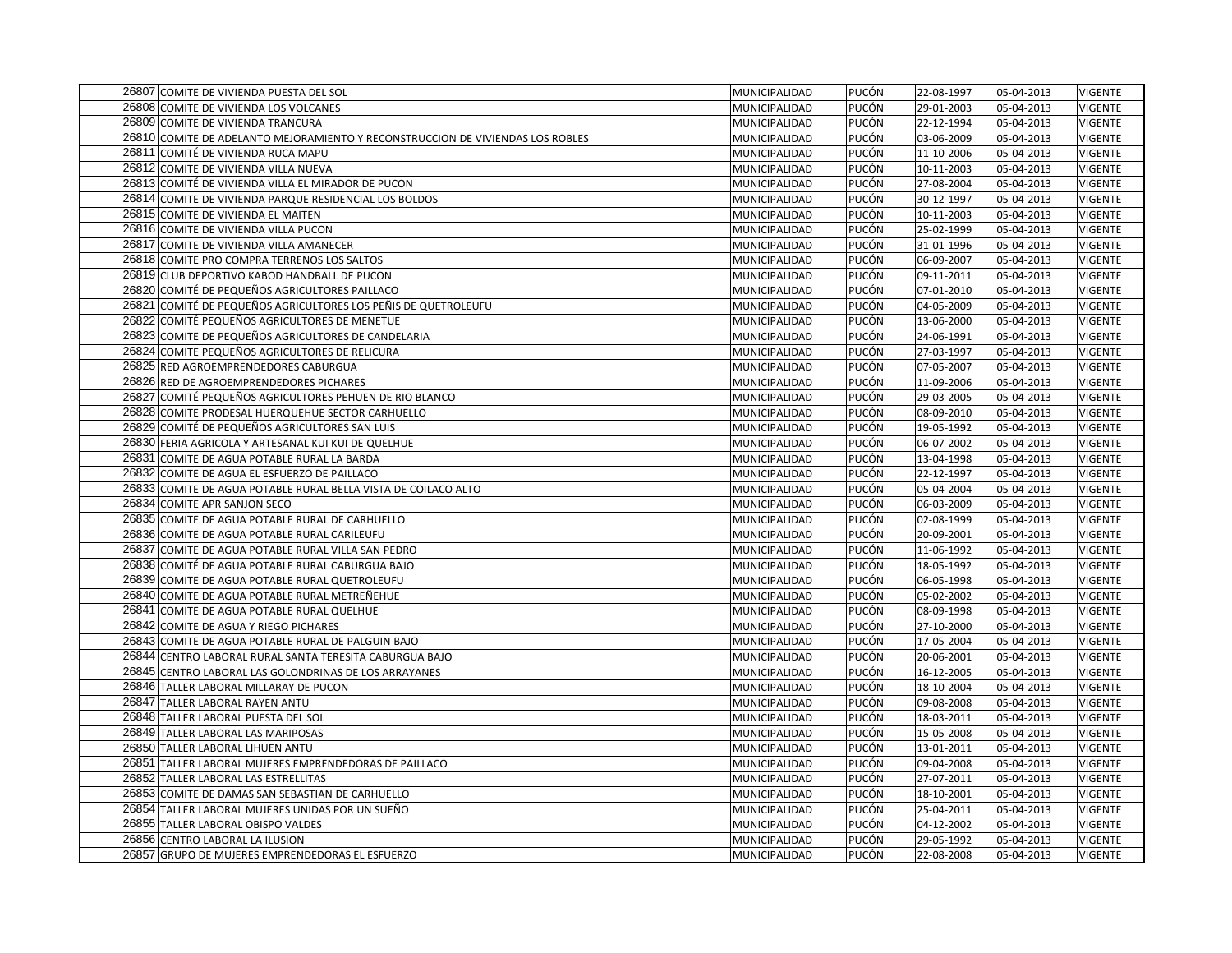| 26858 AGRUPACION JEFAS DE HOGAR PUCON                                                                                                         | MUNICIPALIDAD | PUCÓN          | 05-11-2008               | 05-04-2013               | <b>VIGENTE</b> |
|-----------------------------------------------------------------------------------------------------------------------------------------------|---------------|----------------|--------------------------|--------------------------|----------------|
| 26859 TALLER LABORAL NEWEN ARRAYANES LIBERTAD                                                                                                 | MUNICIPALIDAD | PUCÓN          | 15-07-2011               | 05-04-2013               | <b>VIGENTE</b> |
| 26860 AGRUPACION DE MUJERES TEJENDERAS DE LLAFENCO                                                                                            | MUNICIPALIDAD | PUCÓN          | 26-10-2009               | 05-04-2013               | <b>VIGENTE</b> |
| 26861 GRUPO DE MUJERES EMPRENDEDORAS SANTA JUANA                                                                                              | MUNICIPALIDAD | PUCÓN          | 16-03-2004               | 05-04-2013               | <b>VIGENTE</b> |
| 26862 TALLER DE MUJERES EMPRENDEDORAS PEUMA DOMO CHE                                                                                          | MUNICIPALIDAD | PUCÓN          | 22-04-2009               | 05-04-2013               | <b>VIGENTE</b> |
| 26863 AGRUPACION DE MUJERES BENEFACTORAS ALY DE PUCON                                                                                         | MUNICIPALIDAD | PUCÓN          | 08-10-2010               | 05-04-2013               | <b>VIGENTE</b> |
| 26864 TALLER LABORAL SOCIAL Y RECREACIONAL VILLA LAFQUEN                                                                                      | MUNICIPALIDAD | PUCÓN          | 05-05-2009               | 05-04-2013               | <b>VIGENTE</b> |
| 26865 TALLER LABORAL ANTU RAYEN DE PUCON                                                                                                      | MUNICIPALIDAD | PUCÓN          | 08-06-2009               | 05-04-2013               | <b>VIGENTE</b> |
| 26866 TALLER LABORAL ILLA LIHUEN                                                                                                              | MUNICIPALIDAD | PUCÓN          | 18-12-2009               | 05-04-2013               | <b>VIGENTE</b> |
| 26867 RED DE MUJERES CON PROPOSITO                                                                                                            | MUNICIPALIDAD | PUCÓN          | 07-01-2011               | 05-04-2013               | <b>VIGENTE</b> |
| 26868 TALLER LABORAL SOCIAL Y RECREACIONAL AMIGAS DE LA ARAUCARIA                                                                             | MUNICIPALIDAD | PUCÓN          | 29-09-2010               | 05-04-2013               | <b>VIGENTE</b> |
| 26869 TALLER LABORAL ESPERANZA SAN PEDRO                                                                                                      | MUNICIPALIDAD | PUCÓN          | 15-04-2011               | 05-04-2013               | <b>VIGENTE</b> |
| 26870 TALLER LABORAL EL MIRADOR                                                                                                               | MUNICIPALIDAD | PUCÓN          | 21-07-2006               | 05-04-2013               | <b>VIGENTE</b> |
| 26871 TALLER LABORAL MADRE SELVA                                                                                                              | MUNICIPALIDAD | PUCÓN          | 09-05-2008               | 05-04-2013               | VIGENTE        |
| 26872 TALLER LABORAL DEUMAYEN HACER ALGO CON MUCHO EMPEÑO                                                                                     | MUNICIPALIDAD | PUCÓN          | 13-05-2011               | 05-04-2013               | <b>VIGENTE</b> |
| 26873 CLUB DE ADULTO MAYOR GIRASOL                                                                                                            | MUNICIPALIDAD | PUCÓN          | 17-07-2006               | 05-04-2013               | VIGENTE        |
| 26874 CLUB ADULTO MAYOR RAYEN DE QUETROLEUFU                                                                                                  | MUNICIPALIDAD | PUCÓN          | 06-09-2004               | 05-04-2013               | <b>VIGENTE</b> |
| 26875 CLUB DE ADULTO MAYOR LOS REFLEJOS DE PAILLACO                                                                                           | MUNICIPALIDAD | PUCÓN          | 03-07-2002               | 05-04-2013               | <b>VIGENTE</b> |
| 26876 CLUB DE ADULTO MAYOR PADRE ALBERTO HURTADO                                                                                              | MUNICIPALIDAD | PUCÓN          | 17-10-2003               | 05-04-2013               | <b>VIGENTE</b> |
| 26877 CLUB DE ADULTO MAYOR FLOR DE LOS RISCOS                                                                                                 | MUNICIPALIDAD | PUCÓN          | 26-05-2008               | 05-04-2013               | <b>VIGENTE</b> |
| 26878 CLUB DE ADULTO MAYOR AÑOS DORADOS                                                                                                       | MUNICIPALIDAD | PUCÓN          | 22-10-2001               | 05-04-2013               | VIGENTE        |
| 26879 UNION COMUNAL DE ADULTOS MAYORES DE PUCON                                                                                               | MUNICIPALIDAD | PUCÓN          | 12-09-2003               | 05-04-2013               | <b>VIGENTE</b> |
| 26882 COMITE DE SALUD PALGUIN BAJO                                                                                                            | MUNICIPALIDAD | PUCÓN          | 08-05-2003               | 05-04-2013               | <b>VIGENTE</b> |
| 26883 COMITÉ DE SALUD DE LONCOFILO PAULUN                                                                                                     | MUNICIPALIDAD | PUCÓN          | 11-11-2004               | 05-04-2013               | <b>VIGENTE</b> |
| 26884 COMITE DE SALUD DE PAILLACO                                                                                                             | MUNICIPALIDAD | PUCÓN          | 03-11-1998               | 05-04-2013               | <b>VIGENTE</b> |
| 26885 COMITE DE SALUD LLAFENCO                                                                                                                | MUNICIPALIDAD | PUCÓN          | 13-08-1998               | 05-04-2013               | <b>VIGENTE</b> |
| 26886 COMITÉ DE SALUD DE MENETUE                                                                                                              | MUNICIPALIDAD | PUCÓN          | 28-06-1999               | 05-04-2013               | <b>VIGENTE</b> |
| 26887 COMITÉ DE SALUD POSTA SAN PEDRO                                                                                                         | MUNICIPALIDAD | PUCÓN          | 27-04-1999               | 05-04-2013               | <b>VIGENTE</b> |
| 26888 COMITE DE SALUD DE CABURGUA                                                                                                             | MUNICIPALIDAD | PUCÓN          | 07-10-1998               | 05-04-2013               | VIGENTE        |
| 26889 AGRUPACION FOLCKLORICA VOCES DEL VOLCAN                                                                                                 | MUNICIPALIDAD | PUCÓN          | 18-05-2011               | 05-04-2013               | <b>VIGENTE</b> |
| 26890 CLUB DE CUECA PUCON                                                                                                                     | MUNICIPALIDAD | PUCÓN          | 12-07-2003               | 05-04-2013               | <b>VIGENTE</b> |
| 26891 TALLER FOLKLORICA FAMILIAR EL CLARO DE PUCON                                                                                            | MUNICIPALIDAD | PUCÓN          | 25-11-2011               | 05-04-2013               | <b>VIGENTE</b> |
| 26892 CLUB DE CUECA RAICES DE PUCON                                                                                                           | MUNICIPALIDAD | PUCÓN          | 30-06-2011               | 05-04-2013               | <b>VIGENTE</b> |
| 26893 CENTRO DE PADRES Y APODERADOS ESCUELA CARILEUFU                                                                                         | MUNICIPALIDAD | PUCÓN          | 24-12-2004               | 05-04-2013               | <b>VIGENTE</b> |
| 26894 CENTRO DE PADRES COLEGIO PUCON                                                                                                          | MUNICIPALIDAD | PUCÓN          | 23-11-2005               | 05-04-2013               | <b>VIGENTE</b> |
| 26895 CENTRO DE PADRES Y APODERADOS JARDIN INFANTIL SAGRADA FAMILIA                                                                           | MUNICIPALIDAD | PUCÓN          | 20-06-2005               | 05-04-2013               | VIGENTE        |
| 26896 CENTRO GENERAL DE PADRES Y APODERADOS LICEO MONTEMARIA                                                                                  | MUNICIPALIDAD | PUCÓN          | 13-07-2009               | 05-04-2013               | <b>VIGENTE</b> |
| 26897 CENTRO DE PADRES Y APODERADOS LICEO DE HOTELERIA Y TURISMO                                                                              | MUNICIPALIDAD | PUCÓN          | 25-05-2001               | 05-04-2013               | <b>VIGENTE</b> |
| 26898 COMITE EDUCAR Y CRECER LOS ARRAYANES                                                                                                    | MUNICIPALIDAD | PUCÓN          | 26-12-2002               | 05-04-2013               | <b>VIGENTE</b> |
| 26899 CENTRO GENERAL DE PADRES Y APODERADOS ESCUELA PARTICULAR N° 231SANTA ROSA DE LLAFENCO                                                   | MUNICIPALIDAD | PUCÓN          | 11-06-2004               | 05-04-2013               | <b>VIGENTE</b> |
| 26900 CENTRO DE PADRES Y APODERADOS COLEGIOS ESPECIAL LAGO AZUL Nº 9 PUCON                                                                    | MUNICIPALIDAD | PUCÓN          | 02-06-2004               | 05-04-2013               | <b>VIGENTE</b> |
| 26901 CENTRO DE PADRES Y APODERADOS LICEO PABLO VI                                                                                            | MUNICIPALIDAD | PUCÓN          | 23-10-2000               | 05-04-2013               | <b>VIGENTE</b> |
| 26902 CENTRO DE PADRES Y APODERADOS ESCUELA G 786 PICHARES                                                                                    | MUNICIPALIDAD | PUCÓN          | 30-12-2009               | 05-04-2013               | <b>VIGENTE</b> |
| 26903 CENTRO DE PADRES Y APODERADOS DE RELICURA                                                                                               | MUNICIPALIDAD | PUCÓN          | 08-09-2000               | 05-04-2013               | <b>VIGENTE</b> |
| 26904 CENTRO GENERAL DE PADRES Y APODERADOS ESCUELA PARTICULAR Nº 167 RAMON GUIÑEZ                                                            | MUNICIPALIDAD | PUCÓN          | 07-09-2006               | 05-04-2013               | <b>VIGENTE</b> |
| 26905 CENTRO DE PADRES Y APODERADOS ESCUELA Nº 13 NUESTRA SEÑORA DE FATIMA                                                                    | MUNICIPALIDAD | PUCÓN          | 13-09-1996               | 05-04-2013               | <b>VIGENTE</b> |
| 26906 CENTRO DE PADRES Y APODERADOS ESCUELA MUNICIPAL DE CUECAS ENTRE ESPUELAS Y PUELCHE                                                      | MUNICIPALIDAD | PUCÓN          | 18-04-2007               | 05-04-2013               | <b>VIGENTE</b> |
| 26907 CENTRO DE PADRES Y APODERADOS COLEGIO LIAHONA PUCON                                                                                     | MUNICIPALIDAD | PUCÓN          | 25-05-2007               | 05-04-2013               | <b>VIGENTE</b> |
| 26908 CENTRO DE PADRES PAILLACO                                                                                                               | MUNICIPALIDAD | PUCÓN          | 10-04-2000               | 05-04-2013               | <b>VIGENTE</b> |
| 26909 CENTRO DE PADRES Y APODERADOS ESCUELA MUNICIPAL EL CLARO<br>26910 AGRUPACION DE FAMILIAS Y AMIGOS DE NIÑOS CON SINDROME DE DOWN DOWNSUR | MUNICIPALIDAD | PUCÓN<br>PUCÓN | 05-10-2004<br>29-08-2005 | 05-04-2013<br>05-04-2013 | <b>VIGENTE</b> |
|                                                                                                                                               | MUNICIPALIDAD |                |                          |                          | <b>VIGENTE</b> |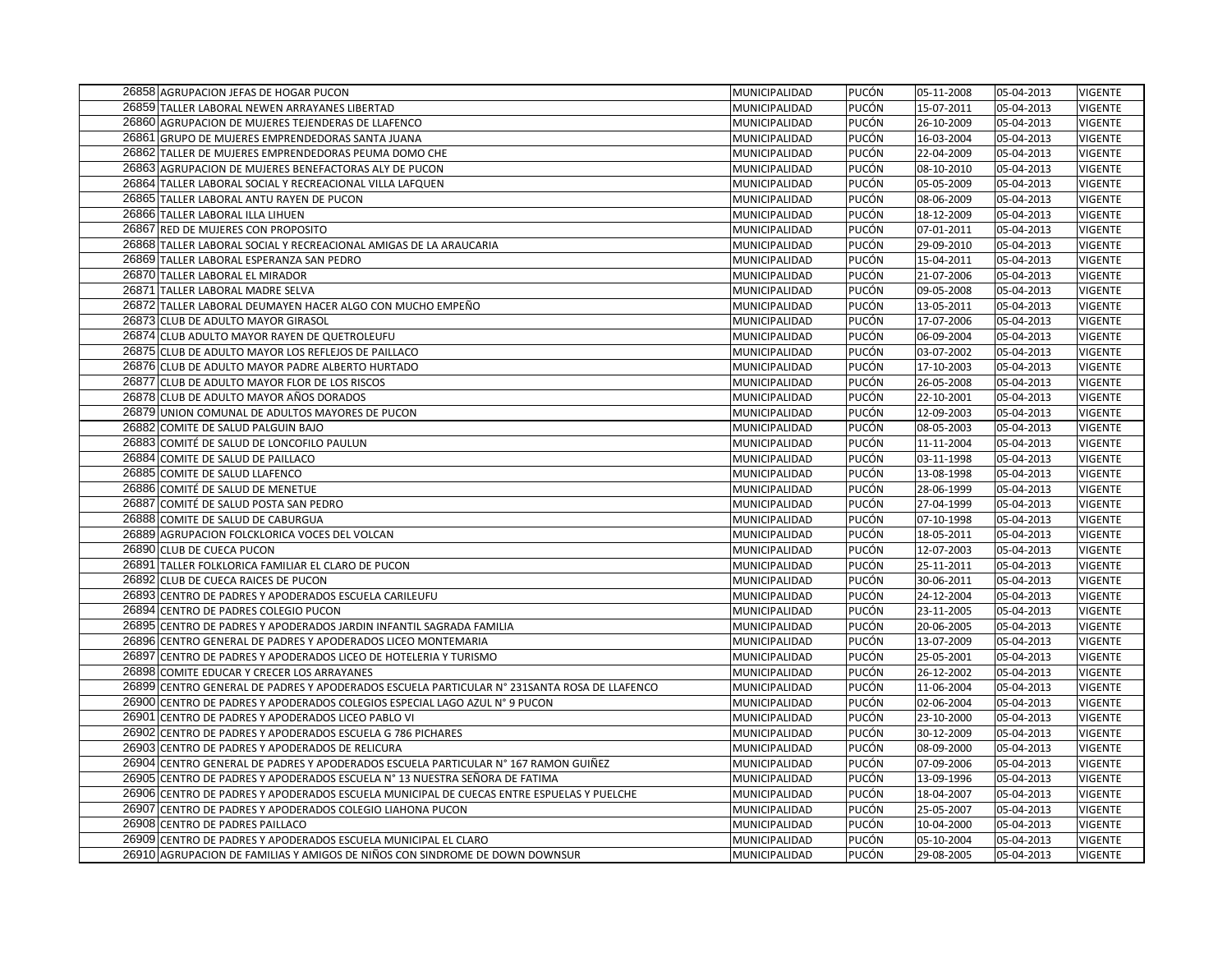| 26911 AGRUPACION ARTESANOS CANDELARIA PUCON                                           | MUNICIPALIDAD   | PUCÓN | 08-04-2010 | 05-04-2013 | <b>VIGENTE</b> |
|---------------------------------------------------------------------------------------|-----------------|-------|------------|------------|----------------|
| 26912 AGRUPACION DE DISCAPACITADOS ADIPU                                              | MUNICIPALIDAD   | PUCÓN | 07-05-2001 | 05-04-2013 | VIGENTE        |
| 26913 AGRUPACION LOS AMBULANTES DE CABURGUA                                           | MUNICIPALIDAD   | PUCÓN | 23-06-1999 | 05-04-2013 | <b>VIGENTE</b> |
| 26914 AGRUPACION DE MUJERES EMPRENDEDORAS, RECREATIVO, CULTURAL Y ARTESANAL EL BOSQUE | MUNICIPALIDAD   | PUCÓN | 22-07-2008 | 05-04-2013 | <b>VIGENTE</b> |
| 26915 AGRUPACION DE AMIGOS PUCON ARTE                                                 | MUNICIPALIDAD   | PUCÓN | 23-11-2002 | 05-04-2013 | <b>VIGENTE</b> |
| 26916 AGRUPACION JUVENIL, DEPORTIVO, CULTURAL Y SOCIAL JHIRE                          | MUNICIPALIDAD   | PUCÓN | 26-09-2011 | 05-04-2013 | <b>VIGENTE</b> |
| 26917 AGRUPACION SOCIAL, CULTURAL DEPORTIVA CAAP                                      | MUNICIPALIDAD   | PUCÓN | 19-10-2011 | 05-04-2013 | <b>VIGENTE</b> |
| 26918 AGRUPACION POR LOS DERECHOS DE LOS ANIMALES DE PUCON                            | MUNICIPALIDAD   | PUCÓN | 16-05-2008 | 05-04-2013 | <b>VIGENTE</b> |
| 26919 COMITE DE ADELANTO EL PAPAL                                                     | MUNICIPALIDAD   | PUCÓN | 29-07-1996 | 05-04-2013 | <b>VIGENTE</b> |
| 26920 COMITÉ DE ADELANTO MENETUE ALTO Y ANCAPULLI                                     | MUNICIPALIDAD   | PUCÓN | 20-04-2004 | 05-04-2013 | <b>VIGENTE</b> |
| 26921 COMITÉ DE ADELANTO CAMINO AL VOLCAN Y SEGUNDA FAJA QUIMEY RUPU                  | MUNICIPALIDAD   | PUCÓN | 18-02-2008 | 05-04-2013 | <b>VIGENTE</b> |
| 26922 COMITÉ DE ADELANTOS VILLA ENTRE RIOS                                            | MUNICIPALIDAD   | PUCÓN | 06-04-2006 | 05-04-2013 | <b>VIGENTE</b> |
| 26923 COMITE DE ADELANTO VILLA ANCAPULLI DE CABURGUA                                  | MUNICIPALIDAD   | PUCÓN | 12-04-2004 | 05-04-2013 | <b>VIGENTE</b> |
| 26924 COMITÉ DE ADELANTO VISTA AL LAGO                                                | MUNICIPALIDAD   | PUCÓN | 18-11-2002 | 05-04-2013 | <b>VIGENTE</b> |
| 26925 VISION Y ACCION                                                                 | MUNICIPALIDAD   | PUCÓN | 07-06-2011 | 05-04-2013 | <b>VIGENTE</b> |
| 26926 JUNTA DE ADELANTO TURISTICO, CULTURAL Y SOCIAL DE PUCON                         | MUNICIPALIDAD   | PUCÓN | 13-07-2011 | 05-04-2013 | VIGENTE        |
| 26927 COMITE LOS BOLDOS DE PUCON                                                      | MUNICIPALIDAD   | PUCÓN | 17-12-2010 | 05-04-2013 | <b>VIGENTE</b> |
| 26928 CLUB DE ADULTO MAYOR TANGO LAFQUEN PUCON                                        | MUNICIPALIDAD   | PUCÓN | 13-03-2009 | 05-04-2013 | <b>VIGENTE</b> |
| 26929 FRAY FRANCISCO VALDES SUBERCASEAUX                                              | MUNICIPALIDAD   | PUCÓN | 01-12-2000 | 05-04-2013 | <b>VIGENTE</b> |
| 26930 RUCAPULLI ARTESANOS TALLADORES DE CANDELARIA                                    | MUNICIPALIDAD   | PUCÓN | 10-12-2002 | 05-04-2013 | <b>VIGENTE</b> |
| 26931 CENTRO ARTESANAL PUCON                                                          | MUNICIPALIDAD   | PUCÓN | 14-05-1996 | 05-04-2013 | <b>VIGENTE</b> |
| 26932 CENTRO CRISTIANO PUCON                                                          | MUNICIPALIDAD   | PUCÓN | 31-03-2005 | 05-04-2013 | <b>VIGENTE</b> |
| 26933 CONSEJO AMBIENTAL DE PUCON                                                      | MUNICIPALIDAD   | PUCÓN | 13-11-2009 | 05-04-2013 | <b>VIGENTE</b> |
| 26934 COMITE DE APICULTORES DE LA COMUNA DE PUCON                                     | MUNICIPALIDAD   | PUCÓN | 12-04-2004 | 05-04-2013 | <b>VIGENTE</b> |
| 26935 COMITE DE PROTECCION Y DESARROLLO SUSTENTABLE DE TINQUILCO                      | MUNICIPALIDAD   | PUCÓN | 22-04-2004 | 05-04-2013 | <b>VIGENTE</b> |
| 26936 AGRUPACION FORJANDO SUEÑOS DE NIÑOS Y NIÑAS                                     | MUNICIPALIDAD   | PUCÓN | 27-09-2011 | 05-04-2013 | <b>VIGENTE</b> |
| 26937 COMITÉ DE ADELANTO Y SEGURIDAD LOS MANZANOS                                     | MUNICIPALIDAD   | PUCÓN | 28-07-2008 | 05-04-2013 | <b>VIGENTE</b> |
| 26938 GRUPO JUVENIL PRO JOVEN                                                         | MUNICIPALIDAD   | PUCÓN | 01-07-2011 | 05-04-2013 | VIGENTE        |
| 26939 CLUB TEAM IRONMAN PUCON                                                         | MUNICIPALIDAD   | PUCÓN | 13-04-2011 | 05-04-2013 | VIGENTE        |
| 26940 COMITE BIENESTAR SOLIDARIO                                                      | MUNICIPALIDAD   | PUCÓN | 05-06-2007 | 05-04-2013 | <b>VIGENTE</b> |
| 26941 BANDA INSTRUMENTAL JUVENIL-FAMILIAR EL CANTAR DE LOS NIBELUNGOS                 | MUNICIPALIDAD   | PUCÓN | 15-12-2011 | 05-04-2013 | <b>VIGENTE</b> |
| 26942 GRUPO DE GIMNASIA LOS COPIHUES EL CLARO DE PUCON                                | MUNICIPALIDAD   | PUCÓN | 07-12-2011 | 05-04-2013 | <b>VIGENTE</b> |
| 26943 AGRUPACION DE AMIGOS Y FAMILIARES DE PACIENTES POSTRADOS COMUNA DE PUCON        | MUNICIPALIDAD   | PUCÓN | 27-05-2009 | 05-04-2013 | <b>VIGENTE</b> |
| 26944 JUNTA DE VECINOS COILACO                                                        | MUNICIPALIDAD   | PUCÓN | 26-02-1990 | 05-04-2013 | <b>VIGENTE</b> |
| 31265 COMITE DE ADELANTO Y MEJORAMIENTO VECINAL RUKAPILLAN                            | MUNICIPALIDAD   | PUCÓN | 05-02-2013 | 12-04-2013 | <b>VIGENTE</b> |
|                                                                                       | MINISTERIO DE   |       |            |            |                |
| 34215 FUNDACION HUERQUEHUE                                                            | <b>JUSTICIA</b> | PUCÓN | 27-10-2008 | 07-05-2013 | <b>VIGENTE</b> |
| 111228 FERIA AGROEMPRENDEDORES Y GASTRONOMICA COILACO BAJO                            | MUNICIPALIDAD   | PUCÓN | 01-04-2013 | 20-06-2013 | VIGENTE        |
| 117467 COMUNIDAD CANTO DEL LAGO                                                       | MUNICIPALIDAD   | PUCÓN | 25-03-2013 | 03-07-2013 | <b>VIGENTE</b> |
| 122518 ASOCIACION PRODUCTIVA DE PEQUEÑOS AGRICULTORES TAÑI MAPU DE PUCON              | MUNICIPALIDAD   | PUCÓN | 08-07-2013 | 08-07-2013 | <b>VIGENTE</b> |
| 137374 AGRUPACION TEATRAL DISCO DURO                                                  | MUNICIPALIDAD   | PUCÓN | 27-03-2013 | 22-07-2013 | <b>VIGENTE</b> |
| 150669 COMITE DE APR SARA IBACACHE PUCON                                              | MUNICIPALIDAD   | PUCÓN | 24-06-2013 | 09-10-2013 | <b>VIGENTE</b> |
| 151112 COMITE DE ADELANTO ALTOS DE PUCON                                              | MUNICIPALIDAD   | PUCÓN | 16-05-2013 | 17-10-2013 | <b>VIGENTE</b> |
| 152182 COMITE DE PAVIMENTACION PRUDENCIO MORA                                         | MUNICIPALIDAD   | PUCÓN | 27-05-2013 | 12-11-2013 | <b>VIGENTE</b> |
| 152184 RED DE EMPRENDEDORES COILACO BAJO                                              | MUNICIPALIDAD   | PUCÓN | 11-04-2013 | 12-11-2013 | <b>VIGENTE</b> |
| 157843 COMITE DE AGUA POTABLE RURAL QUIMEYCO-MENETUE                                  | MUNICIPALIDAD   | PUCÓN | 06-08-2013 | 29-11-2013 | <b>VIGENTE</b> |
| 157888 CLUB DEPORTIVO SOCIAL Y CULTURAL LA GRAN FAMILIA                               | MUNICIPALIDAD   | PUCÓN | 01-08-2013 | 02-12-2013 | <b>VIGENTE</b> |
| 157908 AGRUPACION LAS DELICIAS DE CABURGUA                                            | MUNICIPALIDAD   | PUCÓN | 22-08-2013 | 02-12-2013 | <b>VIGENTE</b> |
| 159141 CLUB DE LECTORES BIBLIOTECA MUNICIPAL MARIANO LATORRE PUCON                    | MUNICIPALIDAD   | PUCÓN | 31-08-2012 | 17-12-2013 | <b>VIGENTE</b> |
| 160407 AGRUPACION MANOS CONECTADAS TALLERES Y OFICIOS                                 | MUNICIPALIDAD   | PUCÓN | 16-09-2013 | 09-01-2014 | <b>VIGENTE</b> |
| 160412 CLUB DEPORTIVO BERAKAH ACTIVATE DE PUCON                                       | MUNICIPALIDAD   | PUCÓN | 16-09-2013 | 09-01-2014 | <b>VIGENTE</b> |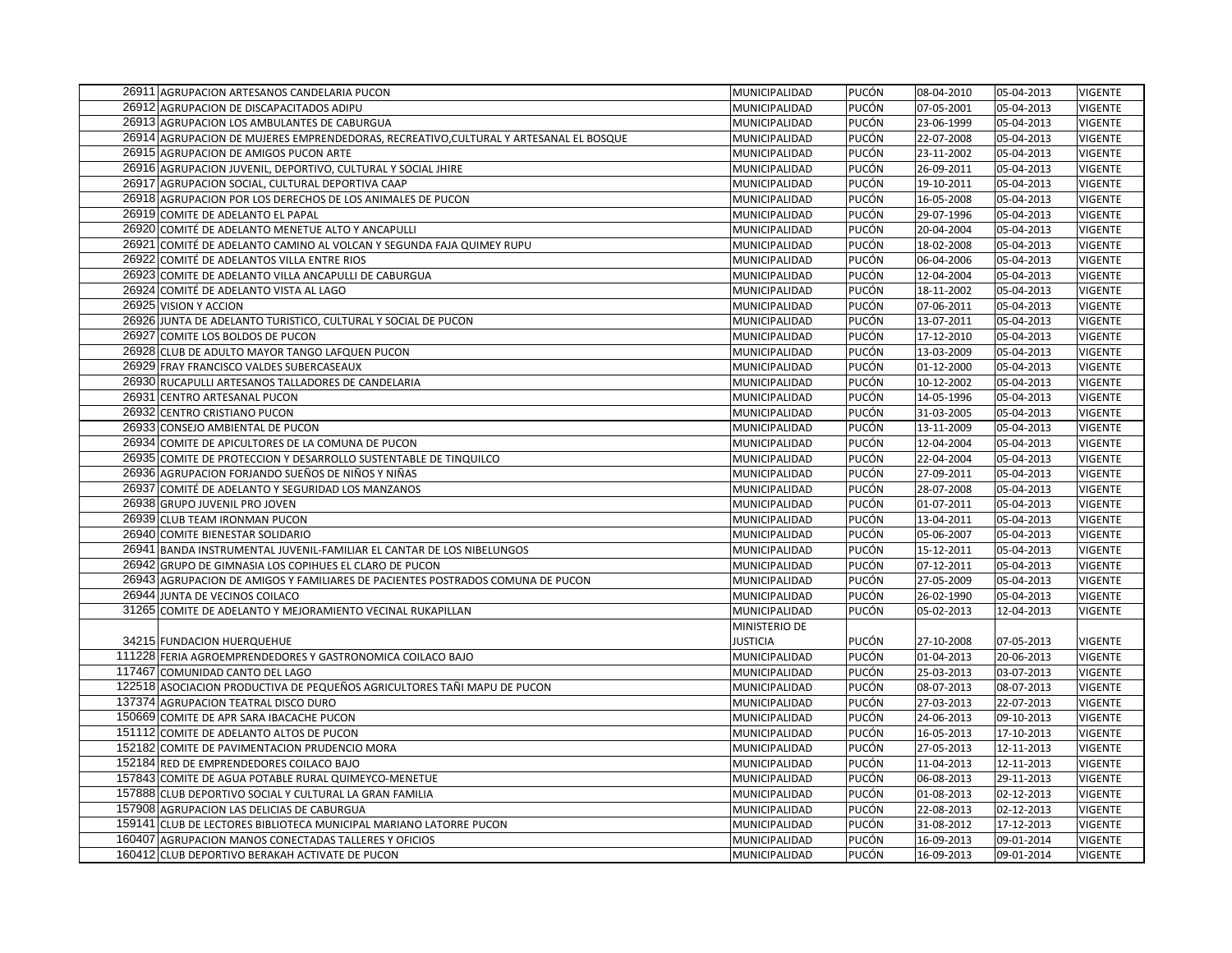| 160418 CLUB DEPORTIVO TRANKURA PUCON                                | MUNICIPALIDAD | PUCÓN | 22-08-2013 | 09-01-2014 | <b>VIGENTE</b> |
|---------------------------------------------------------------------|---------------|-------|------------|------------|----------------|
| 160420 ASOCIACION RUKA-WIDUFE PUCON                                 | MUNICIPALIDAD | PUCÓN | 09-01-2014 | 09-01-2014 | <b>VIGENTE</b> |
| 160422 TALLER FOLCLORICO LAGO CABURGA                               | MUNICIPALIDAD | PUCÓN | 15-10-2013 | 09-01-2014 | <b>VIGENTE</b> |
| 160426 CLUB DEPORTIVO ARCO IRIS                                     | MUNICIPALIDAD | PUCÓN | 21-10-2013 | 09-01-2014 | <b>VIGENTE</b> |
| 160430 CLUB TAEKWONDO ACADEMIASKIMS PUCON                           | MUNICIPALIDAD | PUCÓN | 23-09-2013 | 09-01-2014 | <b>VIGENTE</b> |
| 162480 ASOCIACION CHILENA DE GUIAS DE MONTAÑA                       | MUNICIPALIDAD | PUCÓN | 30-01-2014 | 30-01-2014 | <b>VIGENTE</b> |
| 163019 AGRUPACION ARTISTICO CULTURAL Y SOCIAL RENACER DE PUCON      | MUNICIPALIDAD | PUCÓN | 18-12-2013 | 06-02-2014 | <b>VIGENTE</b> |
| 163157 UNION COMUNAL AMBIENTAL DE PUCON                             | MUNICIPALIDAD | PUCÓN | 20-12-2013 | 10-02-2014 | <b>VIGENTE</b> |
| 163410 CENTRO GENERAL DE PADRES Y APODERADOS ESCUELA Nº 92 SAN LUIS | MUNICIPALIDAD | PUCÓN | 09-12-2013 | 12-02-2014 | <b>VIGENTE</b> |
| 163500 TALLER LABORAL DE ARTESANIA RUKA RAYEN DE LLAFENCO           | MUNICIPALIDAD | PUCÓN | 28-02-2013 | 12-02-2014 | <b>VIGENTE</b> |
| 163670 CLUB DEPORTIVO COLEGIO PUCON                                 | MUNICIPALIDAD | PUCÓN | 02-09-2003 | 17-02-2014 | <b>VIGENTE</b> |
| 163707 ASOCIACION ARTESANOS DE PUCON PROCERTIFICACION               | MUNICIPALIDAD | PUCÓN | 06-06-2012 | 17-02-2014 | <b>VIGENTE</b> |
| 165970 JUNTA DE VECINOS LOS COLONOS DE PUCON                        | MUNICIPALIDAD | PUCÓN | 31-01-2014 | 07-03-2014 | <b>VIGENTE</b> |
| 169154 JUNTA DE VECINOS CENTRAL                                     | MUNICIPALIDAD | PUCÓN | 27-02-1990 | 26-03-2014 | <b>VIGENTE</b> |
| 169155 JUNTA DE VECINOS PICHARES                                    | MUNICIPALIDAD | PUCÓN | 26-02-1990 | 26-03-2014 | <b>VIGENTE</b> |
| 169156 JUNTA DE VECINOS PLAYA GRANDE TRES ESQUINAS                  | MUNICIPALIDAD | PUCÓN | 27-02-1990 | 26-03-2014 | <b>VIGENTE</b> |
| 169157 JUNTA DE VECINOS EL CLARO                                    | MUNICIPALIDAD | PUCÓN | 27-02-1990 | 26-03-2014 | <b>VIGENTE</b> |
| 169158 JUNTA DE VECINOS CARHUELLO                                   | MUNICIPALIDAD | PUCÓN | 16-08-1990 | 26-03-2014 | <b>VIGENTE</b> |
| 169159 JUNTA DE VECINOS RENAHUE                                     | MUNICIPALIDAD | PUCÓN | 26-09-1996 | 26-03-2014 | <b>VIGENTE</b> |
| 169160 JUNTA DE VECINOS COILACO BAJO                                | MUNICIPALIDAD | PUCÓN | 30-10-1995 | 26-03-2014 | <b>VIGENTE</b> |
| 169161 JUNTA DE VECINOS VILLA LOS ROBLES                            | MUNICIPALIDAD | PUCÓN | 20-11-1996 | 26-03-2014 | <b>VIGENTE</b> |
| 169162 JUNTA DE VECINOS VILLA LAFQUEN                               | MUNICIPALIDAD | PUCÓN | 30-03-1998 | 26-03-2014 | <b>VIGENTE</b> |
| 169163 UNION COMUNAL DE JUNTAS DE VECINOS                           | MUNICIPALIDAD | PUCÓN | 28-02-1990 | 26-03-2014 | <b>VIGENTE</b> |
| 169164 JUNTA DE VECINOS ARRAYANES LIBERTAD                          | MUNICIPALIDAD | PUCÓN | 08-02-2002 | 26-03-2014 | <b>VIGENTE</b> |
| 169165 JUNTA DE VECINOS LOS NEVADOS                                 | MUNICIPALIDAD | PUCÓN | 21-10-2004 | 26-03-2014 | <b>VIGENTE</b> |
| 169166 JUNTA DE VECINOS ALTOS DE TRES ESQUINAS                      | MUNICIPALIDAD | PUCÓN | 23-02-2005 | 26-03-2014 | <b>VIGENTE</b> |
| 169167 UNION COMUNAL DE JUNTAS DE VECINOS RURAL DE PUCON            | MUNICIPALIDAD | PUCÓN | 12-04-2005 | 26-03-2014 | <b>VIGENTE</b> |
| 169168 JUNTA DE VECINOS PALGUIN ALTO                                | MUNICIPALIDAD | PUCÓN | 28-11-2005 | 26-03-2014 | <b>VIGENTE</b> |
| 169169 CLUB DEPORTIVO CULTURAL AYEKAN                               | MUNICIPALIDAD | PUCÓN | 24-09-2010 | 26-03-2014 | <b>VIGENTE</b> |
| 169170 CLUB DEPORTIVO RENACER                                       | MUNICIPALIDAD | PUCÓN | 16-04-2007 | 26-03-2014 | <b>VIGENTE</b> |
| 169171 CLUB DEPORTIVO SAN VICENTE DE MENETUE                        | MUNICIPALIDAD | PUCÓN | 11-04-1997 | 26-03-2014 | <b>VIGENTE</b> |
| 169172 CLUB DEPORTIVO FRANCISCO VALDES                              | MUNICIPALIDAD | PUCÓN | 26-02-1990 | 26-03-2014 | <b>VIGENTE</b> |
| 169173 GRUPO DE GUIAS CAÑE                                          | MUNICIPALIDAD | PUCÓN | 11-02-1999 | 26-03-2014 | <b>VIGENTE</b> |
| 169174 CLUB DE AUTOMOVILISMO PUCON                                  | MUNICIPALIDAD | PUCÓN | 21-01-2002 | 26-03-2014 | <b>VIGENTE</b> |
| 169175 CLUB DE AMIGOS 50 PUCON                                      | MUNICIPALIDAD | PUCÓN | 16-05-2003 | 26-03-2014 | <b>VIGENTE</b> |
| 169176 CLUB DEPORTIVO UNION ARAUCANA DE QUETROLEUFU                 | MUNICIPALIDAD | PUCÓN | 02-10-1995 | 26-03-2014 | <b>VIGENTE</b> |
| 169177 CLUB DE HUASOS ESPUELA DE PLATA EL CLARO                     | MUNICIPALIDAD | PUCÓN | 25-09-2000 | 26-03-2014 | <b>VIGENTE</b> |
| 169178 CLUB DEPORTIVO SAN LUIS                                      | MUNICIPALIDAD | PUCÓN | 27-02-1992 | 26-03-2014 | <b>VIGENTE</b> |
| 169179 CLUB DEPORTIVO SANTA FE DE COILACO                           | MUNICIPALIDAD | PUCÓN | 17-11-1995 | 26-03-2014 | VIGENTE        |
| 169180 CLUB HIPICO DE PUCON                                         | MUNICIPALIDAD | PUCÓN | 10-10-2007 | 26-03-2014 | <b>VIGENTE</b> |
| 169181 CLUB DE PESCA CAZA LANZAMIENTO Y TIRO AL PLATILLO PUCON      | MUNICIPALIDAD | PUCÓN | 30-11-1990 | 26-03-2014 | <b>VIGENTE</b> |
| 169182 COMUNIDAD TRAIL BUILDER                                      | MUNICIPALIDAD | PUCÓN | 27-07-2009 | 26-03-2014 | <b>VIGENTE</b> |
| 169183 CLUB DEPORTES DE SALA                                        | MUNICIPALIDAD | PUCÓN | 16-05-2003 | 26-03-2014 | <b>VIGENTE</b> |
| 169184 CLUB DEPORTIVO CANDELARIA                                    | MUNICIPALIDAD | PUCÓN | 17-12-1998 | 26-03-2014 | <b>VIGENTE</b> |
| 169185 CLUB DE CANOTAJE PUCON                                       | MUNICIPALIDAD | PUCÓN | 01-04-1999 | 26-03-2014 | <b>VIGENTE</b> |
| 169186 CLUB DEPORTIVO SOCIAL LOS ARRAYANES                          | MUNICIPALIDAD | PUCÓN | 22-06-1997 | 26-03-2014 | <b>VIGENTE</b> |
| 169187 CLUB DEPORTIVO Y CULTURAL ACCION JOVEN CORDILLERA            | MUNICIPALIDAD | PUCÓN | 08-10-2001 | 26-03-2014 | <b>VIGENTE</b> |
| 169188 CLUB DE GIMNASIA VIDA NUEVA                                  | MUNICIPALIDAD | PUCÓN | 10-11-2008 | 26-03-2014 | <b>VIGENTE</b> |
| 169189 CLUB DE BASQUETBOL THE DUCKS PUCON                           | MUNICIPALIDAD | PUCÓN | 04-11-2003 | 26-03-2014 | <b>VIGENTE</b> |
| 169190 CLUB DEPORTIVO Y RECREATIVO HOTEL DEL LAGO                   | MUNICIPALIDAD | PUCÓN | 08-05-2003 | 26-03-2014 | <b>VIGENTE</b> |
| 169191 CLUB DE TENIS PUCON                                          | MUNICIPALIDAD | PUCÓN | 17-04-1995 | 26-03-2014 | <b>VIGENTE</b> |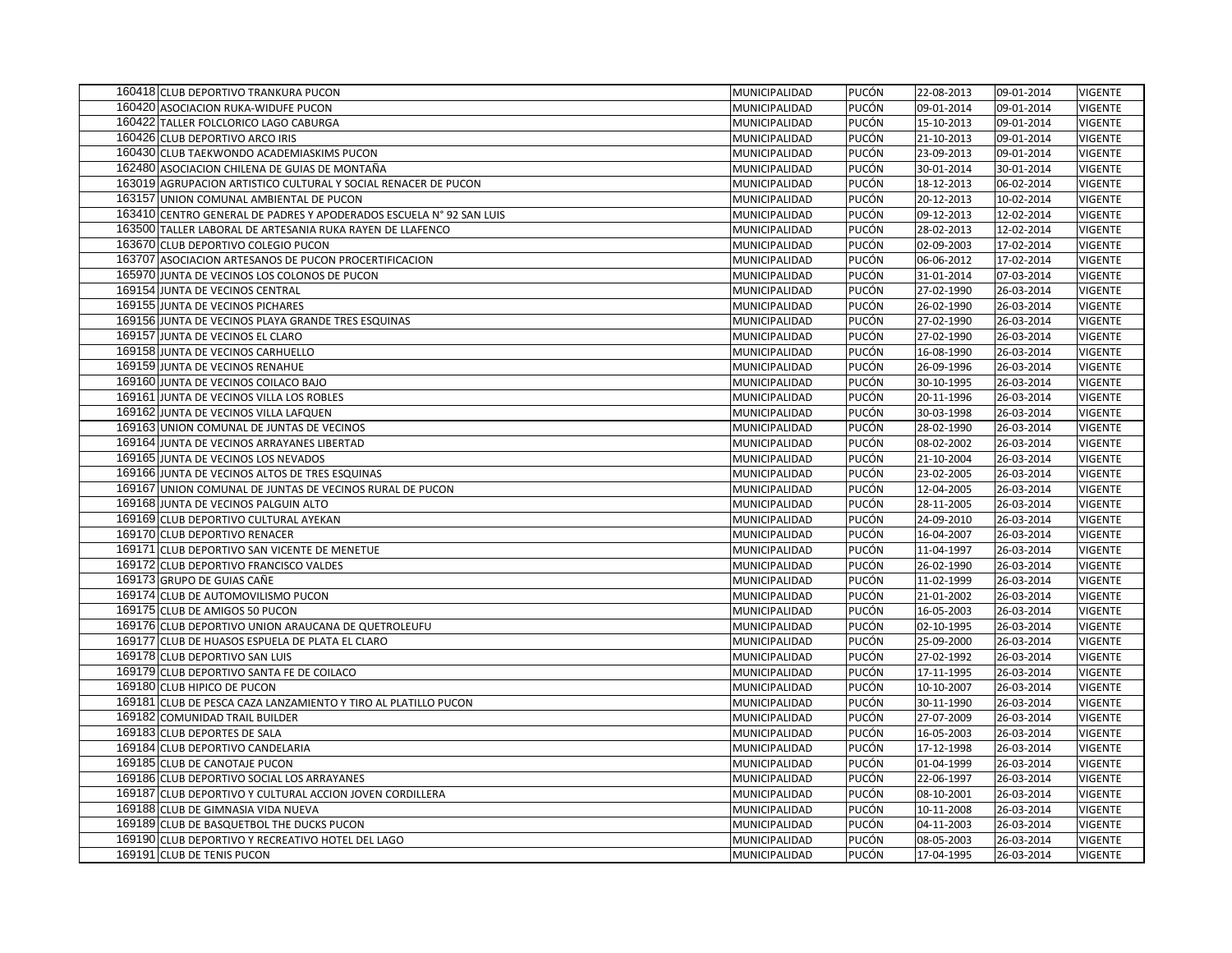| 169192 CLUB DE AREAS VERDES Y JARDINES                                       | MUNICIPALIDAD | PUCÓN | 13-09-1993 | 26-03-2014 | <b>VIGENTE</b>  |
|------------------------------------------------------------------------------|---------------|-------|------------|------------|-----------------|
| 169193 CLUB DEPORTIVO RIO BLANCO                                             | MUNICIPALIDAD | PUCÓN | 29-03-2005 | 26-03-2014 | VIGENTE         |
| 169194 CLUB DEPORTIVO JIJUKAN KARATE                                         | MUNICIPALIDAD | PUCÓN | 30-11-1990 | 26-03-2014 | <b>VIGENTE</b>  |
| 169195 CLUB DEPORTIVO RELICURA                                               | MUNICIPALIDAD | PUCÓN | 20-05-1998 | 26-03-2014 | <b>VIGENTE</b>  |
| 169196 COMITE DE MEJORAMIENTO DE LA VIVIENDA MAITAHUE II                     | MUNICIPALIDAD | PUCÓN | 23-04-2008 | 26-03-2014 | <b>VIGENTE</b>  |
| 169197 COMITE CAMPAMENTO JEREMIAS BADILLA                                    | MUNICIPALIDAD | PUCÓN | 02-06-2011 | 26-03-2014 | <b>VIGENTE</b>  |
| 169198 COMITE DE VIVIENDA NUEVO EDEN                                         | MUNICIPALIDAD | PUCÓN | 05-05-2004 | 26-03-2014 | <b>VIGENTE</b>  |
| 169199 COMITE DE VIVIENDA EL ESFUERZO                                        | MUNICIPALIDAD | PUCÓN | 18-12-1992 | 26-03-2014 | <b>VIGENTE</b>  |
| 169200 COMITE DE VIVIENDA PARQUE EL VOLCAN                                   | MUNICIPALIDAD | PUCÓN | 08-09-1998 | 26-03-2014 | <b>VIGENTE</b>  |
| 169201 COMITE DE VIVIENDA MANKECURA                                          | MUNICIPALIDAD | PUCÓN | 13-08-2008 | 26-03-2014 | <b>VIGENTE</b>  |
| 169202 COMITE DE VIVIENDA NARCIZO ARRIAGADA                                  | MUNICIPALIDAD | PUCÓN | 10-01-2000 | 26-03-2014 | <b>VIGENTE</b>  |
| 169203 COMITE DE VIVIENDA NUEVA JERUSALEN                                    | MUNICIPALIDAD | PUCÓN | 26-08-2009 | 26-03-2014 | <b>VIGENTE</b>  |
| 169204 COMITE DE VIVIENDA VILLA DEL CLARO                                    | MUNICIPALIDAD | PUCÓN | 21-08-1995 | 26-03-2014 | <b>VIGENTE</b>  |
| 169205 COMITE DE VIVIENDA PAYLLAHUEN                                         | MUNICIPALIDAD | PUCÓN | 29-09-1995 | 26-03-2014 | VIGENTE         |
| 169206 COMITE DE VIVIENDA NUEVA ESPERANZA                                    | MUNICIPALIDAD | PUCÓN | 05-11-1999 | 26-03-2014 | <b>VIGENTE</b>  |
| 169207 COMITE DE VIVIENDA LOS ALAMOS                                         | MUNICIPALIDAD | PUCÓN | 30-06-1993 | 26-03-2014 | VIGENTE         |
| 169208 GRUPO DE PEQUEÑOS PRODUCTORES E INNOVADORESCAMPESINOS DE COILACO ALTO | MUNICIPALIDAD | PUCÓN | 23-07-2010 | 26-03-2014 | <b>VIGENTE</b>  |
| 169209 FERIA AGROARTESANAL RUCA TACUN                                        | MUNICIPALIDAD | PUCÓN | 03-04-2008 | 26-03-2014 | <b>VIGENTE</b>  |
| 169210 FERIA AGRO-ARTESANAL CARILEIFU                                        | MUNICIPALIDAD | PUCÓN | 28-10-2003 | 26-03-2014 | <b>VIGENTE</b>  |
| 169211 COMITE PEQUEÑOS AGRICULTORES Y MUJERESEMPRENDEDORAS TREPEN MAPU       | MUNICIPALIDAD | PUCÓN | 13-11-2007 | 26-03-2014 | <b>VIGENTE</b>  |
| 169212 COMITE DE PEQUEÑOS AGRICULTORES DE CARILEUFU                          | MUNICIPALIDAD | PUCÓN | 30-03-1995 | 26-03-2014 | <b>VIGENTE</b>  |
| 169213 COMITE DE PEQUEÑOS AGRICULTORES LOS RISCOS                            | MUNICIPALIDAD | PUCÓN | 11-06-1992 | 26-03-2014 | <b>VIGENTE</b>  |
| 169214 COMITE PEQUEÑOS AGRICULTORES CABURGUA ALTO                            | MUNICIPALIDAD | PUCÓN | 03-11-1999 | 26-03-2014 | <b>VIGENTE</b>  |
| 169215 COMITE DE PEQUEÑOS AGRICULTORES COILACO ALTO                          | MUNICIPALIDAD | PUCÓN | 21-08-2006 | 26-03-2014 | <b>VIGENTE</b>  |
| 169216 COMITE PEQUEÑOS AGRICULTORES LEFINCUL                                 | MUNICIPALIDAD | PUCÓN | 01-08-1996 | 26-03-2014 | <b>VIGENTE</b>  |
| 169217 COMITE DE PEQUEÑOS AGRICULTORES HUIFE BAJO                            | MUNICIPALIDAD | PUCÓN | 30-09-1996 | 26-03-2014 | <b>VIGENTE</b>  |
| 169218 COMITE PEQUEÑOS AGRICULTORES HUEPIL                                   | MUNICIPALIDAD | PUCÓN | 02-12-1995 | 26-03-2014 | <b>VIGENTE</b>  |
| 169219 COMITE DE PEQUEÑOS AGRICULTORES DE LONCOFILO                          | MUNICIPALIDAD | PUCÓN | 20-08-1997 | 26-03-2014 | <b>VIGENTE</b>  |
| 169220 COMITE DE PEQUEÑOS AGRICULTORES CABURGUA                              | MUNICIPALIDAD | PUCÓN | 25-05-2009 | 26-03-2014 | VIGENTE         |
| 169221 AGRUPACON PEQUEÑOS AGRICULTORES DE LLAFENCO                           | MUNICIPALIDAD | PUCÓN | 21-12-2005 | 26-03-2014 | <b>VIGENTE</b>  |
| 169222 COMITE PEQUEÑOS AGRICULTORES HUIFE ALTO                               | MUNICIPALIDAD | PUCÓN | 06-01-1997 | 26-03-2014 | <b>VIGENTE</b>  |
| 169223 COMITE DE PEQUEÑOS AGRICULTORES DE QUELHUE                            | MUNICIPALIDAD | PUCÓN | 26-08-2002 | 26-03-2014 | <b>VIGENTE</b>  |
| 169224 COMITE DE PEQUEÑOS AGRICULTORES ANCAPULLI                             | MUNICIPALIDAD | PUCÓN | 10-05-2004 | 26-03-2014 | <b>VIGENTE</b>  |
| 169225 COMITE DE PEQUEÑOS AGRICULTORES DE PALGUIN BAJO                       | MUNICIPALIDAD | PUCÓN | 11-09-2006 | 26-03-2014 | <b>VIGENTE</b>  |
| 169226 COMITE DE PEQUEÑOS AGRICULTORES DE CARHUELLO                          | MUNICIPALIDAD | PUCÓN | 10-09-2007 | 26-03-2014 | <b>VIGENTE</b>  |
| 169227 COMITE DE AGUA POTABLE RURAL LOS RISCOS                               | MUNICIPALIDAD | PUCÓN | 25-09-2012 | 26-03-2014 | <b>VIGENTE</b>  |
| 169228 COMITE AGUA POTABLE RURAL LOS NEVADOS                                 | MUNICIPALIDAD | PUCÓN | 14-01-2002 | 26-03-2014 | <b>VIGENTE</b>  |
| 169229 COMITE DE AGUA POTABLE RURAL SAN LUIS                                 | MUNICIPALIDAD | PUCÓN | 18-01-1999 | 26-03-2014 | <b>VIGENTE</b>  |
| 169230 COMITE DE AGUA POTABLE NECULMAN                                       | MUNICIPALIDAD | PUCÓN | 26-09-1997 | 26-03-2014 | <b>VIGENTE</b>  |
| 169231 COMITE DE AGUA CABURGUA ALTO                                          | MUNICIPALIDAD | PUCÓN | 10-11-1997 | 26-03-2014 | <b>VIGENTE</b>  |
| 169232 COMITE DE AGUA COLONIA AGRICOLA CABURGUA                              | MUNICIPALIDAD | PUCÓN | 08-11-1991 | 26-03-2014 | <b>VIGENTE</b>  |
| 169233 COMITE DE AGUA POTABLE RURAL ALTOS DEL LASTURBINAS ÑIALAI-CO          | MUNICIPALIDAD | PUCÓN | 14-09-2000 | 26-03-2014 | <b>VIGENTE</b>  |
| 169234 COMITE DE AGUA POTABLE RURAL VILLA EL TRIUNFO                         | MUNICIPALIDAD | PUCÓN | 21-10-1998 | 26-03-2014 | <b>VIGENTE</b>  |
| 169235 CLUB DEPORTIVO CHILE FREE SKI                                         | MUNICIPALIDAD | PUCÓN | 28-06-2011 | 26-03-2014 | <b>VIGENTE</b>  |
| 169236 CLUB DEPORTIVO SOCIAL, CULTURAL Y RECREACIONAL MINKAKUY               | MUNICIPALIDAD | PUCÓN | 02-12-2009 | 26-03-2014 | <b>VIGENTE</b>  |
| 169237 CLUB DE HUASOS CRIOLLO VISTA AL VOLCAN                                | MUNICIPALIDAD | PUCÓN | 12-02-2009 | 26-03-2014 | <b>VIGENTE</b>  |
| 169238 COMITE PARA LA VIVIENDA VILLA JERUSALEN                               | MUNICIPALIDAD | PUCÓN | 01-10-2008 | 26-03-2014 | <b>DISUELTA</b> |
| 169239 COMITE DE MEJORAMIENTO ADELA JORQUERA                                 | MUNICIPALIDAD | PUCÓN | 30-08-2007 | 26-03-2014 | <b>VIGENTE</b>  |
| 169240 COMITE DE VIVIENDA LOS ALTOS DE PUCON                                 | MUNICIPALIDAD | PUCÓN | 25-08-2004 | 26-03-2014 | <b>VIGENTE</b>  |
| 169241 TALLER LABORAL RAYEN MAPU DE RELICURA                                 | MUNICIPALIDAD | PUCÓN | 11-12-2006 | 26-03-2014 | <b>VIGENTE</b>  |
| 169242 AGRUPACION MUJERES EMPRENDEDORAS DE PUCON                             | MUNICIPALIDAD | PUCÓN | 19-08-1996 | 26-03-2014 | <b>VIGENTE</b>  |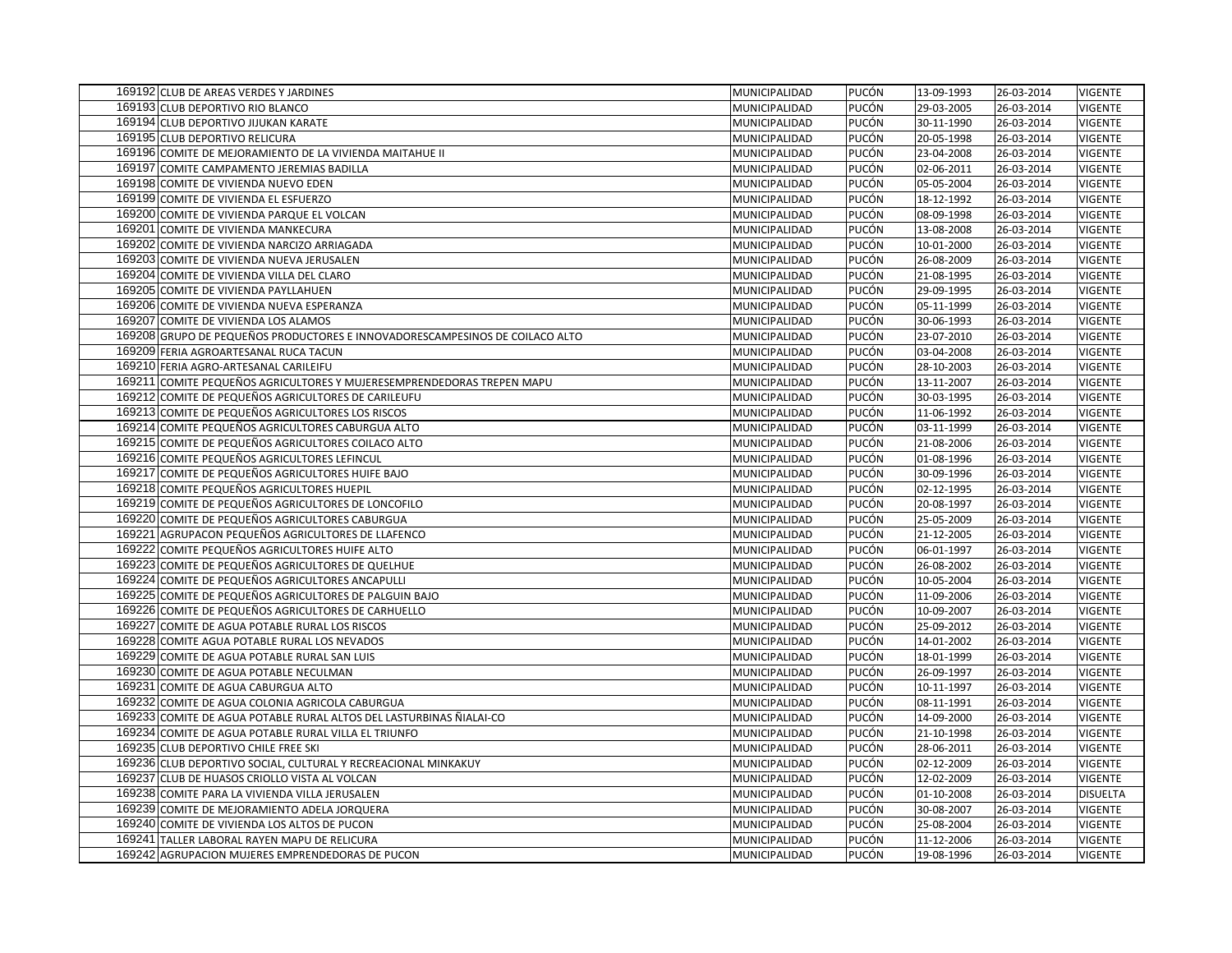| 169243 MESA DE LA MUJER RURAL DE PUCON                                                     | MUNICIPALIDAD | PUCÓN | 28-07-2011 | 26-03-2014 | <b>VIGENTE</b> |
|--------------------------------------------------------------------------------------------|---------------|-------|------------|------------|----------------|
| 169244 TALLER LABORAL PEUMAYEN                                                             | MUNICIPALIDAD | PUCÓN | 01-06-2012 | 26-03-2014 | <b>VIGENTE</b> |
| 169245 TALLER CUNCUMEN                                                                     | MUNICIPALIDAD | PUCÓN | 27-04-2012 | 26-03-2014 | <b>VIGENTE</b> |
| 169246 CLUB DE ADULTO MAYOR BELEN                                                          | MUNICIPALIDAD | PUCÓN | 01-06-2001 | 26-03-2014 | <b>VIGENTE</b> |
| 169247 CLUB DE ADULTO MAYOR SAN FRANCISCO DE SAN LUIS                                      | MUNICIPALIDAD | PUCÓN | 16-06-2000 | 26-03-2014 | <b>VIGENTE</b> |
| 169248 CLUB DE ADULTOS MAYORES PLAN-CO                                                     | MUNICIPALIDAD | PUCÓN | 29-03-2005 | 26-03-2014 | <b>VIGENTE</b> |
| 169249 CLUB ADULTO MAYOR SAN JOSE                                                          | MUNICIPALIDAD | PUCÓN | 01-06-2005 | 26-03-2014 | <b>VIGENTE</b> |
| 169250 CLUB DE ADULTOS MAYORES LA ESPERANZA                                                | MUNICIPALIDAD | PUCÓN | 22-11-1999 | 26-03-2014 | <b>VIGENTE</b> |
| 169251 CLUB DE ADULTO MAYOR LOS OREGONES DE PICHARES                                       | MUNICIPALIDAD | PUCÓN | 28-09-2004 | 26-03-2014 | <b>VIGENTE</b> |
| 169252 CENTRO PRO AYUDA AL ADULTO MAYOR RENACER                                            | MUNICIPALIDAD | PUCÓN | 17-07-1997 | 26-03-2014 | <b>VIGENTE</b> |
| 169253 CLUB DE ADULTOS MAYORES SAN JOSE DE LEFINCUL                                        | MUNICIPALIDAD | PUCÓN | 15-09-2002 | 26-03-2014 | <b>VIGENTE</b> |
| 169254 CLUB ADULTO MAYOR LA AMISTAD                                                        | MUNICIPALIDAD | PUCÓN | 30-10-1997 | 26-03-2014 | <b>VIGENTE</b> |
| 169255 GRUPO ADULTOS MAYORES RAYEN MAPU                                                    | MUNICIPALIDAD | PUCÓN | 07-07-2003 | 26-03-2014 | <b>VIGENTE</b> |
| 169256 CLUB ADULTO MAYOR LONCOFILO                                                         | MUNICIPALIDAD | PUCÓN | 20-04-1999 | 26-03-2014 | <b>VIGENTE</b> |
| 169257 CLUB DE ADULTOS MAYORES EL TREBOL DE COILACO                                        | MUNICIPALIDAD | PUCÓN | 18-11-2001 | 26-03-2014 | <b>VIGENTE</b> |
| 169258 CLUB DE ADULTO MAYOR SAHUE RUPE                                                     | MUNICIPALIDAD | PUCÓN | 17-11-1998 | 26-03-2014 | <b>VIGENTE</b> |
| 169259 CLUB DE ADULTO MAYOR MOÑENCHE                                                       | MUNICIPALIDAD | PUCÓN | 15-10-2008 | 26-03-2014 | <b>VIGENTE</b> |
| 169260 CLUB DE ADULTOS MAYORES LAS LILAS DEL CLARO                                         | MUNICIPALIDAD | PUCÓN | 02-09-2003 | 26-03-2014 | <b>VIGENTE</b> |
| 169261 COMITE DE PAVIMENTACION PARTICIPATIVA PUCON OESTE                                   | MUNICIPALIDAD | PUCÓN | 06-02-2007 | 26-03-2014 | <b>VIGENTE</b> |
| 169262 CONSEJO DE DESARROLLO DEL HOSPITAL SAN FRANCISCO DE PUCON                           | MUNICIPALIDAD | PUCÓN | 07-06-2005 | 26-03-2014 | <b>VIGENTE</b> |
| 169263 CONSEJO COMUNAL DE LA CULTURA Y LAS ARTES DE PUCON                                  | MUNICIPALIDAD | PUCÓN | 23-07-2010 | 26-03-2014 | <b>VIGENTE</b> |
| 169264 CONSEJO DE PASTORES DE IGLESIAS EVANGELICAS DE PUCON                                | MUNICIPALIDAD | PUCÓN | 07-12-2009 | 26-03-2014 | <b>VIGENTE</b> |
| 169265 COMITE DE SALUD INA - MAHUISA DE QUELHUE                                            | MUNICIPALIDAD | PUCÓN | 26-07-2011 | 26-03-2014 | <b>VIGENTE</b> |
| 169266 COMITE DE SALUD DE RELICURA                                                         | MUNICIPALIDAD | PUCÓN | 19-04-1999 | 26-03-2014 | <b>VIGENTE</b> |
| 169267 COMITE DE SALUD SAN LUIS                                                            | MUNICIPALIDAD | PUCÓN | 29-07-2009 | 26-03-2014 | <b>VIGENTE</b> |
| 169268 AGRUPACION DE DESARROLLO Y ESTUDIOS SOCIO-CULTURALES                                | MUNICIPALIDAD | PUCÓN | 21-08-2009 | 26-03-2014 | <b>VIGENTE</b> |
| 169269 AGRUPACION JUVENIL BERAKA                                                           | MUNICIPALIDAD | PUCÓN | 03-10-2011 | 26-03-2014 | <b>VIGENTE</b> |
| 169270 UNION COMUNAL DE FOLKLORISTAS DE PUCON                                              | MUNICIPALIDAD | PUCÓN | 25-06-2009 | 26-03-2014 | <b>VIGENTE</b> |
| 169271 CONJUNTO FOLKLORICO RENACER CUEQUERO DE PUCON                                       | MUNICIPALIDAD | PUCÓN | 12-05-2009 | 26-03-2014 | <b>VIGENTE</b> |
| 169272 TALLER FOLKLORICO RAYEN LAFQUEN                                                     | MUNICIPALIDAD | PUCÓN | 28-08-2006 | 26-03-2014 | <b>VIGENTE</b> |
| 169273 CORO DE CAMARA PUCON                                                                | MUNICIPALIDAD | PUCÓN | 11-09-2006 | 26-03-2014 | <b>VIGENTE</b> |
| 169274 CIRCULO DE ACCION SOCIAL ARAUCANIA-CASA                                             | MUNICIPALIDAD | PUCÓN | 20-10-2008 | 26-03-2014 | <b>VIGENTE</b> |
| 169275 COMITE EN DEFENSA DE LAS BARRERAS NATURALES Y ARBOLES NATIVOS DEL VOLCAN VILLARRICA | MUNICIPALIDAD | PUCÓN | 19-06-2009 | 26-03-2014 | <b>VIGENTE</b> |
| 169276 COMITE DE DEFENSA DE LOS CURSOS DE AGUA DE PUCON                                    | MUNICIPALIDAD | PUCÓN | 14-08-2008 | 26-03-2014 | <b>VIGENTE</b> |
| 169277 COMITE PRO CAPILLA DE NAZARETH                                                      | MUNICIPALIDAD | PUCÓN | 29-07-1996 | 26-03-2014 | <b>VIGENTE</b> |
| 169278 AGRUPACION MUSICAL ORFEON PUCON                                                     | MUNICIPALIDAD | PUCÓN | 10-06-2008 | 26-03-2014 | <b>VIGENTE</b> |
| 169279 TALLER DE APLICACION Y RECREACION FOLKLORICA HUILLICHE                              | MUNICIPALIDAD | PUCÓN | 29-09-2000 | 26-03-2014 | <b>VIGENTE</b> |
| 169280 AGRUPACION DE BALLET FOLKLORICO PUCON DANZA RECREACION DEPORTE Y FAMILIA BAFPU DRDF | MUNICIPALIDAD | PUCÓN | 10-06-2009 | 26-03-2014 | <b>VIGENTE</b> |
| 169281 AGRUPACON DE RECREACION FOLKLORICA CORRALES DE TRADICION                            | MUNICIPALIDAD | PUCÓN | 04-08-2011 | 26-03-2014 | <b>VIGENTE</b> |
| 169282 GUIAS REDES SUSTENTABLES DE ECOTURISMO                                              | MUNICIPALIDAD | PUCÓN | 07-07-2009 | 26-03-2014 | <b>VIGENTE</b> |
| 169283 COMITE DE MEJORAMIENTO DE LA VIVIENDA MAITAHUE                                      | MUNICIPALIDAD | PUCÓN | 13-12-2006 | 26-03-2014 | <b>VIGENTE</b> |
| 169284 CENTRO ACCION SOCIAL CASO                                                           | MUNICIPALIDAD | PUCÓN | 08-11-1994 | 26-03-2014 | <b>VIGENTE</b> |
| 169285 DESARROLLO TURISTICO VACACIONES ARAUCANIA                                           | MUNICIPALIDAD | PUCÓN | 23-07-2002 | 26-03-2014 | <b>VIGENTE</b> |
| 169286 RUKAPILLAN CINE Y CULTURA                                                           | MUNICIPALIDAD | PUCÓN | 25-06-2009 | 26-03-2014 | VIGENTE        |
| 169287 CENTRO CULTURAL INFANTIL WALDORF PUCON                                              | MUNICIPALIDAD | PUCÓN | 06-11-2008 | 26-03-2014 | <b>VIGENTE</b> |
| 169288 AGRUPACION COMUNITARIA EMPRESARIOS TURISTICOS                                       | MUNICIPALIDAD | PUCÓN | 04-11-2003 | 26-03-2014 | <b>VIGENTE</b> |
| 169289 CENTRO CRISTIANO NUEVA ESPERANZA                                                    | MUNICIPALIDAD | PUCÓN | 21-03-2006 | 26-03-2014 | <b>VIGENTE</b> |
| 169290 CENTRO DESARROLLO CYCLOTOUR PUCON                                                   | MUNICIPALIDAD | PUCÓN | 26-07-2007 | 26-03-2014 | <b>VIGENTE</b> |
| 169291 AGRUPACION MONITORES DE FAMILIA PREVIENE- PUCON VIDA SANA                           | MUNICIPALIDAD | PUCÓN | 14-06-2010 | 26-03-2014 | <b>VIGENTE</b> |
| 169292 CLUB DE CONQUISTADORES PENIEL                                                       | MUNICIPALIDAD | PUCÓN | 15-09-2008 | 26-03-2014 | <b>VIGENTE</b> |
| 169293 CAMARA DE TURISMO PUCON                                                             | MUNICIPALIDAD | PUCÓN | 05-07-1990 | 26-03-2014 | <b>VIGENTE</b> |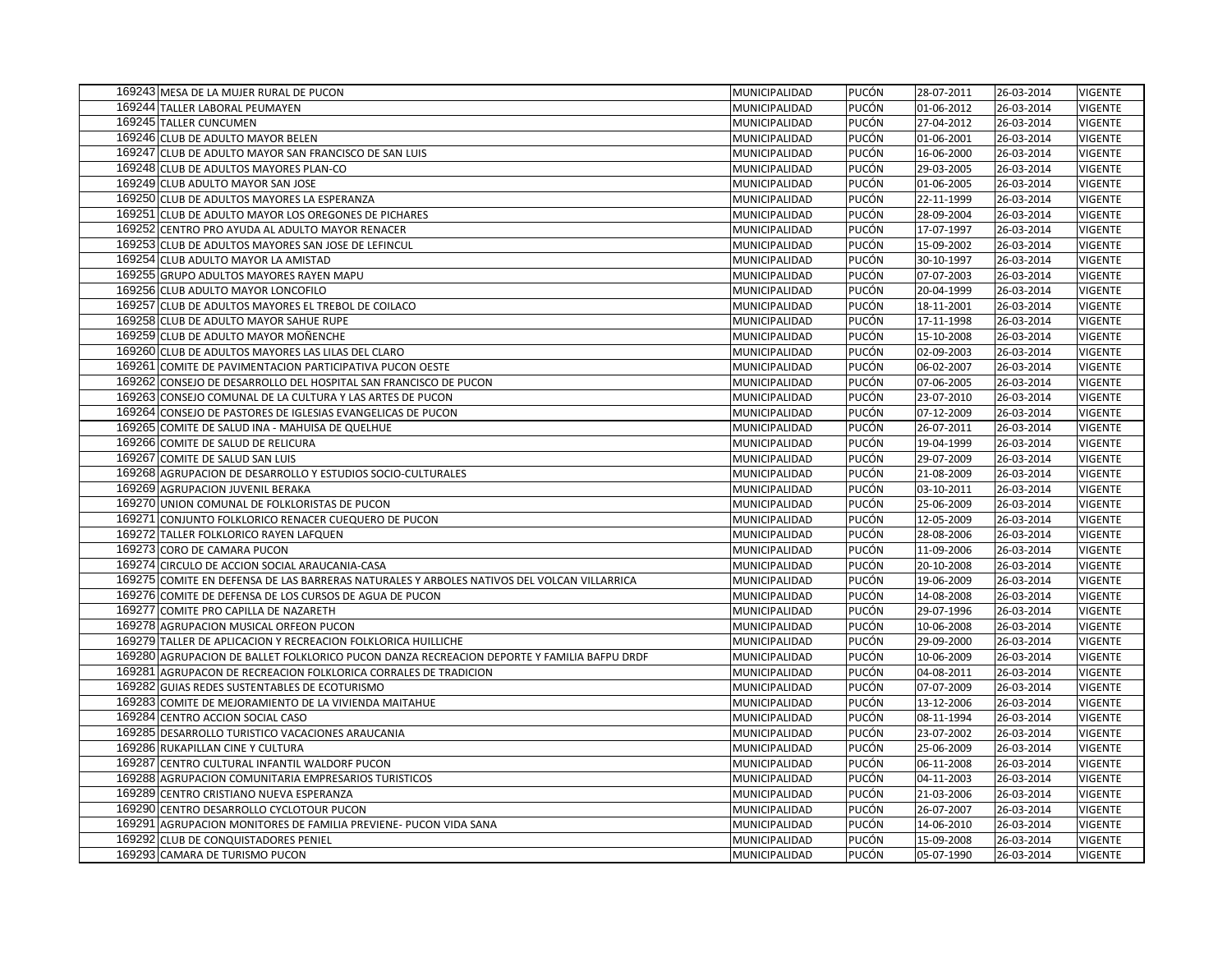| 169294 GRUPO SOCIAL CULTURAL Y DEPORTIVO PUCON ACTIVO                    | MUNICIPALIDAD | PUCÓN | 01-10-2009 | 26-03-2014 | <b>VIGENTE</b>  |
|--------------------------------------------------------------------------|---------------|-------|------------|------------|-----------------|
| 169295 VISION MUNDIAL PARA LA FAMILIA- PUCON                             | MUNICIPALIDAD | PUCÓN | 23-07-2002 | 26-03-2014 | <b>VIGENTE</b>  |
| 169296 AGRUPACION DE ARTESANOS PRODUCTORES                               | MUNICIPALIDAD | PUCÓN | 29-11-2010 | 26-03-2014 | <b>VIGENTE</b>  |
| 169297 AGRUPACION DEPORTIVA Y CULTURAL ATITUDE BRASIL                    | MUNICIPALIDAD | PUCÓN | 26-08-2010 | 26-03-2014 | <b>VIGENTE</b>  |
| 169298 ASOCIACION DE PROPIETARIOS DE CABAÑAS APROCATUR                   | MUNICIPALIDAD | PUCÓN | 23-07-1996 | 26-03-2014 | <b>VIGENTE</b>  |
| 169299 GRUPO JUVENIL CONQUISTADORES ABEL MAIN DE PUCON                   | MUNICIPALIDAD | PUCÓN | 22-04-2004 | 26-03-2014 | <b>VIGENTE</b>  |
| 169300 AGRUPACION SOCIAL SUEÑOS DE NIÑOS                                 | MUNICIPALIDAD | PUCÓN | 21-11-2005 | 26-03-2014 | <b>VIGENTE</b>  |
| 169301 FUNDACION COMUNITARIA DEL LAGO CABURGUA                           | MUNICIPALIDAD | PUCÓN | 23-04-2007 | 26-03-2014 | <b>VIGENTE</b>  |
| 169302 AGRUPACION JUVENIL ARCUJ 2000                                     | MUNICIPALIDAD | PUCÓN | 18-05-1999 | 26-03-2014 | <b>VIGENTE</b>  |
| 169303 ASOCIACION DE MICROEMPRESARIOS DE LA MADERA - PUCON               | MUNICIPALIDAD | PUCÓN | 18-10-2006 | 26-03-2014 | <b>VIGENTE</b>  |
| 169304 PUCON VERDE                                                       | MUNICIPALIDAD | PUCÓN | 13-09-2013 | 26-03-2014 | <b>VIGENTE</b>  |
| 169305 COMITE PARQUE SANTUARIO LA POZA                                   | MUNICIPALIDAD | PUCÓN | 28-03-2005 | 26-03-2014 | <b>VIGENTE</b>  |
| 169306 COMITE DE ADELANTO NAMONCAHUE                                     | MUNICIPALIDAD | PUCÓN | 16-11-2004 | 26-03-2014 | <b>VIGENTE</b>  |
| 169307 AGRUPACION SOCIAL Y CULTURAL CONTACTOS                            | MUNICIPALIDAD | PUCÓN | 20-04-2005 | 26-03-2014 | <b>VIGENTE</b>  |
| 169308 GRUPO MUSICAL CRISTIANO SAETAS DE FUEGO                           | MUNICIPALIDAD | PUCÓN | 02-05-2006 | 26-03-2014 | <b>VIGENTE</b>  |
| 169309 AGRUPACION CRISTIANA DE JOVENES CONOCE                            | MUNICIPALIDAD | PUCÓN | 21-12-2009 | 26-03-2014 | VIGENTE         |
| 169310 COMITE DE DESARROLLO DE PEQUEÑOS EMPRENDEDORES DE CANDELARIA BAJO | MUNICIPALIDAD | PUCÓN | 10-11-2008 | 26-03-2014 | <b>VIGENTE</b>  |
| 169311 AGRUPACION DE SERVICIOS TURISTICOS DE ENTRETENCION PLAZA PUCON    | MUNICIPALIDAD | PUCÓN | 09-12-2005 | 26-03-2014 | <b>VIGENTE</b>  |
| 169312 COMITE DE ADELANTO LOS CASTAÑOS                                   | MUNICIPALIDAD | PUCÓN | 19-12-2008 | 26-03-2014 | <b>VIGENTE</b>  |
| 169313 COMITE DE ADELANTO SECTOR 1 LOS ARRAYANES DEL CLARO               | MUNICIPALIDAD | PUCÓN | 12-07-1996 | 26-03-2014 | <b>VIGENTE</b>  |
| 169314 COMITE DE ADELANTO PALGUIN ALTO                                   | MUNICIPALIDAD | PUCÓN | 17-11-1997 | 26-03-2014 | VIGENTE         |
| 169315 COMITE DE ADELANTO VILLA SANTA ELENA                              | MUNICIPALIDAD | PUCÓN | 25-08-1997 | 26-03-2014 | <b>VIGENTE</b>  |
| 169316 COMITE DE ADELANTO Y ELECTRIFICACION RURAL EL CERDUO              | MUNICIPALIDAD | PUCÓN | 01-12-2006 | 26-03-2014 | <b>VIGENTE</b>  |
| 169317 COMITE DE ADELANTO ANCAPULLI - SAN LUIS                           | MUNICIPALIDAD | PUCÓN | 15-12-2011 | 26-03-2014 | <b>VIGENTE</b>  |
| 169318 COMITE PRO ADELANTO CAPILLA CATOLICA CARHUELLO                    | MUNICIPALIDAD | PUCÓN | 13-11-2006 | 26-03-2014 | <b>VIGENTE</b>  |
| 169319 COMITE DE ADELANTO EL TRIUNFO                                     | MUNICIPALIDAD | PUCÓN | 06-02-2007 | 26-03-2014 | <b>VIGENTE</b>  |
| 169320 COMITE DE ADELANTO SECTOR AGUA POTABLE DE PUCON                   | MUNICIPALIDAD | PUCÓN | 07-04-2006 | 26-03-2014 | <b>VIGENTE</b>  |
| 169321 COMITE DE ADELANTO ALHUE - MAPU                                   | MUNICIPALIDAD | PUCÓN | 31-01-2005 | 26-03-2014 | <b>VIGENTE</b>  |
| 169322 COMITE PRO AYUDA JARDIN INFANTIL COPITO DE NIEVE                  | MUNICIPALIDAD | PUCÓN | 25-09-1997 | 26-03-2014 | <b>VIGENTE</b>  |
| 169323 AGRUPACION DE DIABETICOS DE PUCON                                 | MUNICIPALIDAD | PUCÓN | 29-09-2008 | 26-03-2014 | <b>DISUELTA</b> |
| 169324 COMITE DE ADELANTO NUEVO TRUFULCO                                 | MUNICIPALIDAD | PUCÓN | 05-01-2009 | 26-03-2014 | <b>VIGENTE</b>  |
| 169325 COMITE DE ADELANTO LA ESPERANZA LAGUNA RIVERA                     | MUNICIPALIDAD | PUCÓN | 24-04-2008 | 26-03-2014 | <b>VIGENTE</b>  |
| 169326 JUNTA DE ADELANTO BORDE LAGO CABURGUA                             | MUNICIPALIDAD | PUCÓN | 28-02-2011 | 26-03-2014 | <b>VIGENTE</b>  |
| 169327 CENTRO DE PADRES Y APODERADOS ESCUELA CARLOS HOLZAPFEL            | MUNICIPALIDAD | PUCÓN | 21-06-1999 | 26-03-2014 | <b>VIGENTE</b>  |
| 169328 CENTRO GENERAL DE ALUMNOS ESCUELA DE ADULTOS MONTE MARIA          | MUNICIPALIDAD | PUCÓN | 06-07-2004 | 26-03-2014 | <b>DISUELTA</b> |
| 169329 CENTRO DE PADRES Y APODERADOS ESCUELA JOSE MIGUEL MARTINEZ SOTO   | MUNICIPALIDAD | PUCÓN | 17-10-2002 | 26-03-2014 | VIGENTE         |
| 169330 COMITE DE ELECTRIFICACION RURAL SAN LUIS - RELICURA               | MUNICIPALIDAD | PUCÓN | 01-04-2011 | 26-03-2014 | <b>VIGENTE</b>  |
| 169331 COMITE DE ELECTRIFICACION RURAL 4ª ETAPA QUELHUE                  | MUNICIPALIDAD | PUCÓN | 25-11-2009 | 26-03-2014 | <b>VIGENTE</b>  |
| 169332 ALDEA LACUSTRE                                                    | MUNICIPALIDAD | PUCÓN | 22-07-2010 | 26-03-2014 | <b>VIGENTE</b>  |
| 169333 COMITE DE ELECTRIFICACION CABURGUA - EL MIRADOR                   | MUNICIPALIDAD | PUCÓN | 18-08-2003 | 26-03-2014 | <b>VIGENTE</b>  |
| 169334 COMITE DE ELECTRIFICACION RURAL LOS NEVADOS EL LINGUE             | MUNICIPALIDAD | PUCÓN | 13-03-2006 | 26-03-2014 | <b>VIGENTE</b>  |
| 169465 CENTRO GENERAL DE PADRES Y APODERADOS QUELHUE                     | MUNICIPALIDAD | PUCÓN | 19-03-2014 | 01-04-2014 | <b>VIGENTE</b>  |
| 169499 AGRUPACION ANTU INALAFQUEN PUCON                                  | MUNICIPALIDAD | PUCÓN | 26-08-2013 | 02-04-2014 | <b>VIGENTE</b>  |
| 169537 COMUNIDAD EL ESCORIAL                                             | MUNICIPALIDAD | PUCÓN | 08-02-2005 | 02-04-2014 | <b>VIGENTE</b>  |
| 169539 AGRUPACION GUIAS DE TURISMO ADULTO MAYOR PUCON                    | MUNICIPALIDAD | PUCÓN | 17-03-2014 | 02-04-2014 | <b>VIGENTE</b>  |
| 169620 COMITE DE ADELANTO LOS AROMOS                                     | MUNICIPALIDAD | PUCÓN | 07-04-2014 | 07-04-2014 | <b>VIGENTE</b>  |
| 171254 CENTRO GENERAL DE ALUMNOS LICEO HOTELERIA Y TURISMO PUCON         | MUNICIPALIDAD | PUCÓN | 25-04-2014 | 14-05-2014 | <b>VIGENTE</b>  |
| 171408 JUNTA DE VECINOS LA ESPERANZA HUEPIL-LIUCURA ALTO                 | MUNICIPALIDAD | PUCÓN | 11-10-2013 | 19-05-2014 | <b>VIGENTE</b>  |
| 171410 CENTRO GENERAL DE PADRES JARDIN Y SALA CUNA AYUN ANTU             | MUNICIPALIDAD | PUCÓN | 22-04-2014 | 19-05-2014 | <b>VIGENTE</b>  |
| 171623 TEAM EPUWUN-TREK PUCON                                            | MUNICIPALIDAD | PUCÓN | 12-10-2012 | 23-05-2014 | <b>VIGENTE</b>  |
| 171718 AGRUPACION DE ARTESANOS MAPU PILLAN DE PUCON                      | MUNICIPALIDAD | PUCÓN | 05-05-2014 | 26-05-2014 | <b>VIGENTE</b>  |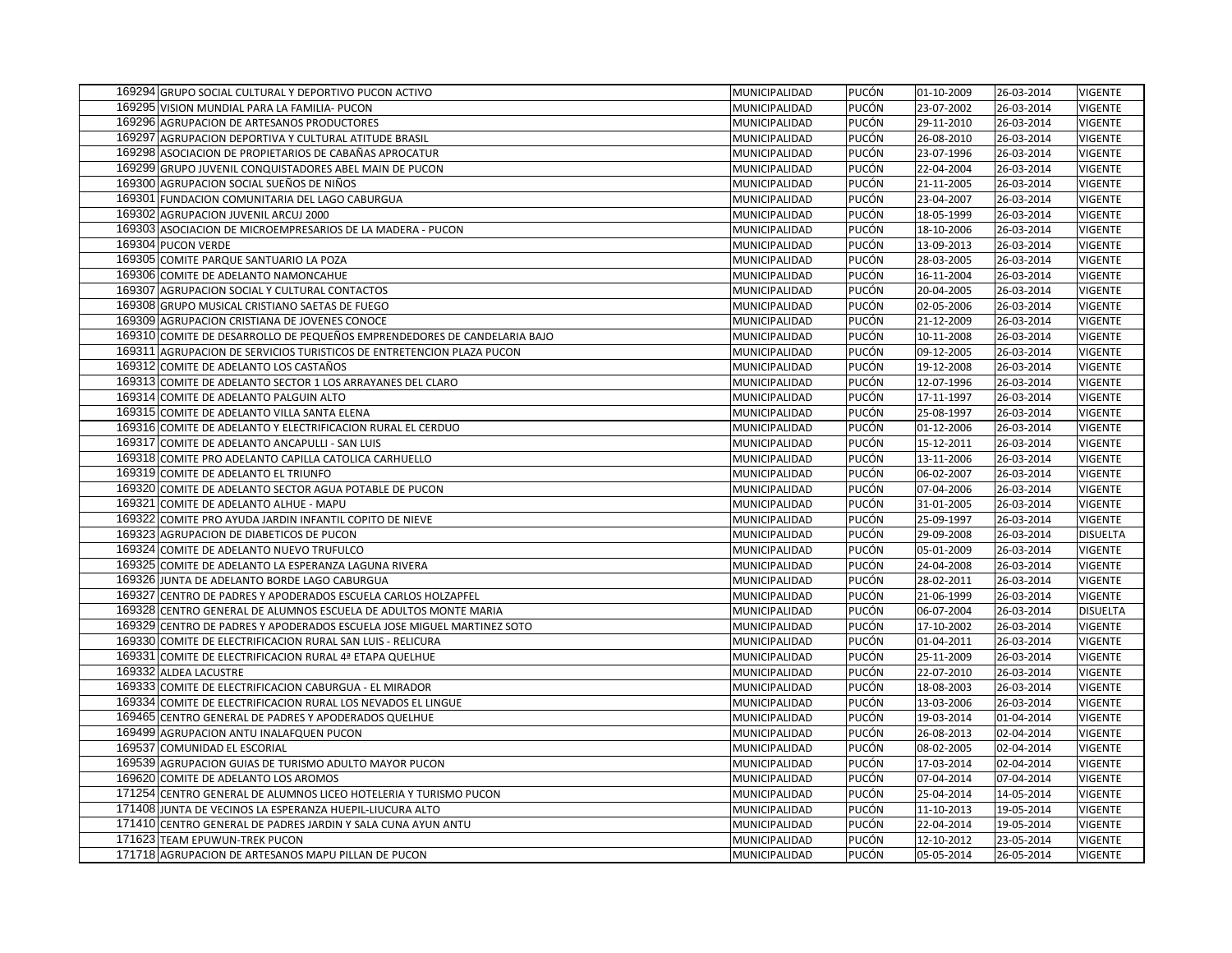| 172224 CLUB DEPORTIVO ESCUELA DE VELA PUCON                                                                            | MUNICIPALIDAD | PUCÓN | 10-03-2014 | 05-06-2014 | <b>VIGENTE</b> |
|------------------------------------------------------------------------------------------------------------------------|---------------|-------|------------|------------|----------------|
| 172225 CENTRO GENERAL DE PADRES Y APODERADOS LOS AVELLANITOS DE PUCON                                                  | MUNICIPALIDAD | PUCÓN | 15-06-2011 | 05-06-2014 | VIGENTE        |
| 172226 ASOCIACION EDUCATIVA WALDORF PUCON                                                                              | MUNICIPALIDAD | PUCÓN | 06-05-2014 | 05-06-2014 | <b>VIGENTE</b> |
| 172394 JUNTA DE VIGILANCIA RURAL BORDE LAGO CABURGUA ALTO DE PUCON                                                     | MUNICIPALIDAD | PUCÓN | 13-05-2014 | 12-06-2014 | <b>VIGENTE</b> |
| 172820 CLUB DEPORTIVO PALESTINO PUCON                                                                                  | MUNICIPALIDAD | PUCÓN | 24-04-2014 | 20-06-2014 | <b>VIGENTE</b> |
| 172821 FERIA COSTUMBRISTA PALGUIN BAJO PUCON                                                                           | MUNICIPALIDAD | PUCÓN | 02-06-2014 | 20-06-2014 | <b>VIGENTE</b> |
| 172940 COMITE DE VIVIENDA TIERRA NUESTRA DE PUCON                                                                      | MUNICIPALIDAD | PUCÓN | 25-04-2014 | 25-06-2014 | <b>VIGENTE</b> |
| 174337 GRUPO ADULTOS MAYORES FOLKLORICO RECREATIVO Y SOCIAL RAICES DE PUCON                                            | MUNICIPALIDAD | PUCÓN | 13-05-2013 | 08-07-2014 | <b>VIGENTE</b> |
| 174412 CLUB DE MOVIMIENTO URBANO                                                                                       | MUNICIPALIDAD | PUCÓN | 12-06-2014 | 09-07-2014 | <b>VIGENTE</b> |
| 174523 AGRUPACION FOLCLORICA PILLAN LAFQUEN                                                                            | MUNICIPALIDAD | PUCÓN | 27-05-2014 | 10-07-2014 | <b>VIGENTE</b> |
| 175140 COMITE DE VIVIENDA FLOR DEL BOLDO                                                                               | MUNICIPALIDAD | PUCÓN | 11-06-2014 | 22-07-2014 | <b>VIGENTE</b> |
| 176161 ASOCIACION DE EMPRESAS DE AVENTURA DE PUCON                                                                     | MUNICIPALIDAD | PUCÓN | 29-07-2014 | 29-07-2014 | <b>VIGENTE</b> |
| 176178 AGRUPACION SOCIAL Y CULTURAL RUCALHUE                                                                           | MUNICIPALIDAD | PUCÓN | 18-07-2014 | 29-07-2014 | <b>VIGENTE</b> |
| 176789 ASOCIACION DE RODEO CRIOLLO ENTRE LAGOS Y VOLCANES                                                              | MUNICIPALIDAD | PUCÓN | 01-08-2014 | 01-08-2014 | <b>VIGENTE</b> |
| 176790 AGRUPACION DE DISCAPACITADOS WENÜMAPU DE QUELHUE                                                                | MUNICIPALIDAD | PUCÓN | 07-07-2014 | 01-08-2014 | <b>VIGENTE</b> |
| 178400 CENTRO GENERAL DE PADRES Y APODERADOS ESCUELA G 783 VILLA SAN PEDRO DEPUCON                                     | MUNICIPALIDAD | PUCÓN | 11-05-2011 | 27-08-2014 | <b>VIGENTE</b> |
| 178497 YOGA PUCON                                                                                                      | MUNICIPALIDAD | PUCÓN | 12-04-2010 | 27-08-2014 | <b>VIGENTE</b> |
| 178498 CENTRO CULTURAL CREE- ARTE                                                                                      | MUNICIPALIDAD | PUCÓN | 08-10-2010 | 27-08-2014 | <b>VIGENTE</b> |
| 178499 FUNDACION COMUNITARIA KAIROS DE PUCON                                                                           | MUNICIPALIDAD | PUCÓN | 14-07-2009 | 27-08-2014 | <b>VIGENTE</b> |
| 178500 TRANSICION RUKAPILLAN                                                                                           | MUNICIPALIDAD | PUCÓN | 16-08-2010 | 27-08-2014 | <b>VIGENTE</b> |
| 178501 CENTRO CULTURAL SHIMAHEN                                                                                        | MUNICIPALIDAD | PUCÓN | 08-09-2010 | 27-08-2014 | <b>VIGENTE</b> |
| 178502 CENTRO DE PADRES ESCUELA CANDELARIA DE PUCON                                                                    | MUNICIPALIDAD | PUCÓN | 27-12-2005 | 27-08-2014 | <b>VIGENTE</b> |
| 178503 BHAKTI YOGA                                                                                                     | MUNICIPALIDAD | PUCÓN | 07-12-2011 | 27-08-2014 | <b>VIGENTE</b> |
| 178504 AGRUPACION VIDA Y SALUD                                                                                         | MUNICIPALIDAD | PUCÓN | 17-12-2007 | 27-08-2014 | <b>VIGENTE</b> |
| 178505 TALLER LABORAL MILLARAY DE PICHARES                                                                             | MUNICIPALIDAD | PUCÓN | 04-12-2002 | 27-08-2014 | <b>VIGENTE</b> |
| 178506 CLUB ADULTO MAYOR LAS MARGARITAS                                                                                | MUNICIPALIDAD | PUCÓN | 31-07-2000 | 27-08-2014 | <b>VIGENTE</b> |
| 178507 CLUB DE ADULTO MAYOR VIDA NUEVA                                                                                 | MUNICIPALIDAD | PUCÓN | 12-07-1999 | 27-08-2014 | <b>VIGENTE</b> |
| 178508 CLUB DE ADULTO MAYOR LOS AMIGOS SAN PEDRO                                                                       | MUNICIPALIDAD | PUCÓN | 27-12-1999 | 27-08-2014 | <b>VIGENTE</b> |
| 178509 COMITE DE PEQUEÑOS AGRICULTORES Y MUJERES EMPRENDEDORAS ALTO MAWIDA                                             | MUNICIPALIDAD | PUCÓN | 30-09-2008 | 27-08-2014 | <b>VIGENTE</b> |
| 178510 COMITE DE AGUA POTABLE RURAL DE HUIFE                                                                           | MUNICIPALIDAD | PUCÓN | 28-08-2002 | 27-08-2014 | <b>VIGENTE</b> |
| 178511 COMITE DE ELECTRIFICACION TINQUILCO                                                                             | MUNICIPALIDAD | PUCÓN | 05-02-1999 | 27-08-2014 | <b>VIGENTE</b> |
| 178512 COMITE DE ELECTRIFICACION RURAL PAILLACO-HUEPIL                                                                 | MUNICIPALIDAD | PUCÓN | 05-11-1996 | 27-08-2014 | <b>VIGENTE</b> |
| 178513 COMITE DE ELECTRIFICACION RURAL CABURGUA ALTO                                                                   | MUNICIPALIDAD | PUCÓN | 14-12-2000 | 27-08-2014 | <b>VIGENTE</b> |
| 178514 COMITE DE ADELANTO BIENESTAR DE PUCON                                                                           | MUNICIPALIDAD | PUCÓN | 15-09-2006 | 27-08-2014 | <b>VIGENTE</b> |
| 178515 COMITE DE ADELANTO LOS RETOÑOS DE SAN PEDRO                                                                     | MUNICIPALIDAD | PUCÓN | 08-02-2007 | 27-08-2014 | <b>VIGENTE</b> |
| 178516 COMITE ADELANTO CAMINO CIRCUITO TURISTICO PASARELA Y EX BALSA QUELHUE                                           | MUNICIPALIDAD | PUCÓN | 23-03-2004 | 27-08-2014 | <b>VIGENTE</b> |
| 178517 COMITE DE PRO-ADELANTO PITRACO                                                                                  | MUNICIPALIDAD | PUCÓN | 27-11-2001 | 27-08-2014 | <b>VIGENTE</b> |
| 178518 COMITE DE ADELANTO SECTOR MISIONAL DE CABURGUA                                                                  | MUNICIPALIDAD | PUCÓN | 23-01-2004 | 27-08-2014 | <b>VIGENTE</b> |
| 178519 COMITE DE ADELANTO JARDINES DEL CLARO 3                                                                         | MUNICIPALIDAD | PUCÓN | 31-05-2004 | 27-08-2014 | <b>VIGENTE</b> |
| 178520 CENTRO DE DIAGNOSTICO Y DESARROLLO LIHUEN                                                                       | MUNICIPALIDAD | PUCÓN | 11-11-2004 | 27-08-2014 | <b>VIGENTE</b> |
| 178521 CAMINOS DE AMOR PARA LA INFANCIA                                                                                | MUNICIPALIDAD | PUCÓN | 03-04-2007 | 27-08-2014 | <b>VIGENTE</b> |
|                                                                                                                        |               |       |            |            |                |
| 178522 ESPACIO FRONTERIZO AGRUPACION SOCIOCULTURAL DE CREACION, GESTION, FORMACION Y PRODUCCION DE ARTE  MUNICIPALIDAD |               | PUCÓN | 05-11-2008 | 27-08-2014 | <b>VIGENTE</b> |
| 178523 AGRUPACION DE ENFERMEDADES CRONICAS, OBESIDAD Y SALUD                                                           | MUNICIPALIDAD | PUCÓN | 14-12-2007 | 27-08-2014 | <b>VIGENTE</b> |
| 178524 AGRUPACION DE ARTISTAS DE PUCON                                                                                 | MUNICIPALIDAD | PUCÓN | 23-11-2005 | 27-08-2014 | <b>VIGENTE</b> |
| 178525 AGRUPACION MUSICAL VOCES DEL SUR                                                                                | MUNICIPALIDAD | PUCÓN | 22-11-2006 | 27-08-2014 | <b>VIGENTE</b> |
| 178526 AGRUPACION DE TURISMO AVENTURA DE PUCON                                                                         | MUNICIPALIDAD | PUCÓN | 21-10-2004 | 27-08-2014 | <b>VIGENTE</b> |
| 178527 AGRUPACION DE COMUNIDAD CRISTIANA LAURA VICUÑA QUELHUE                                                          | MUNICIPALIDAD | PUCÓN | 20-05-2006 | 27-08-2014 | <b>VIGENTE</b> |
| 178528 COMITE DE PAVIMENTACION PARTICIPATIVA BLANCO ENCALADA LOS ALAMOS                                                | MUNICIPALIDAD | PUCÓN | 28-09-2009 | 27-08-2014 | <b>VIGENTE</b> |
| 178529 COMITE DE PAVIMENTACION PARTICIPATIVA PUCON OESTE                                                               | MUNICIPALIDAD | PUCÓN | 06-02-2007 | 27-08-2014 | <b>VIGENTE</b> |
| 178530 COMITE DE PAVIMENTACION PASAJE LANIN                                                                            | MUNICIPALIDAD | PUCÓN | 27-06-2003 | 27-08-2014 | <b>VIGENTE</b> |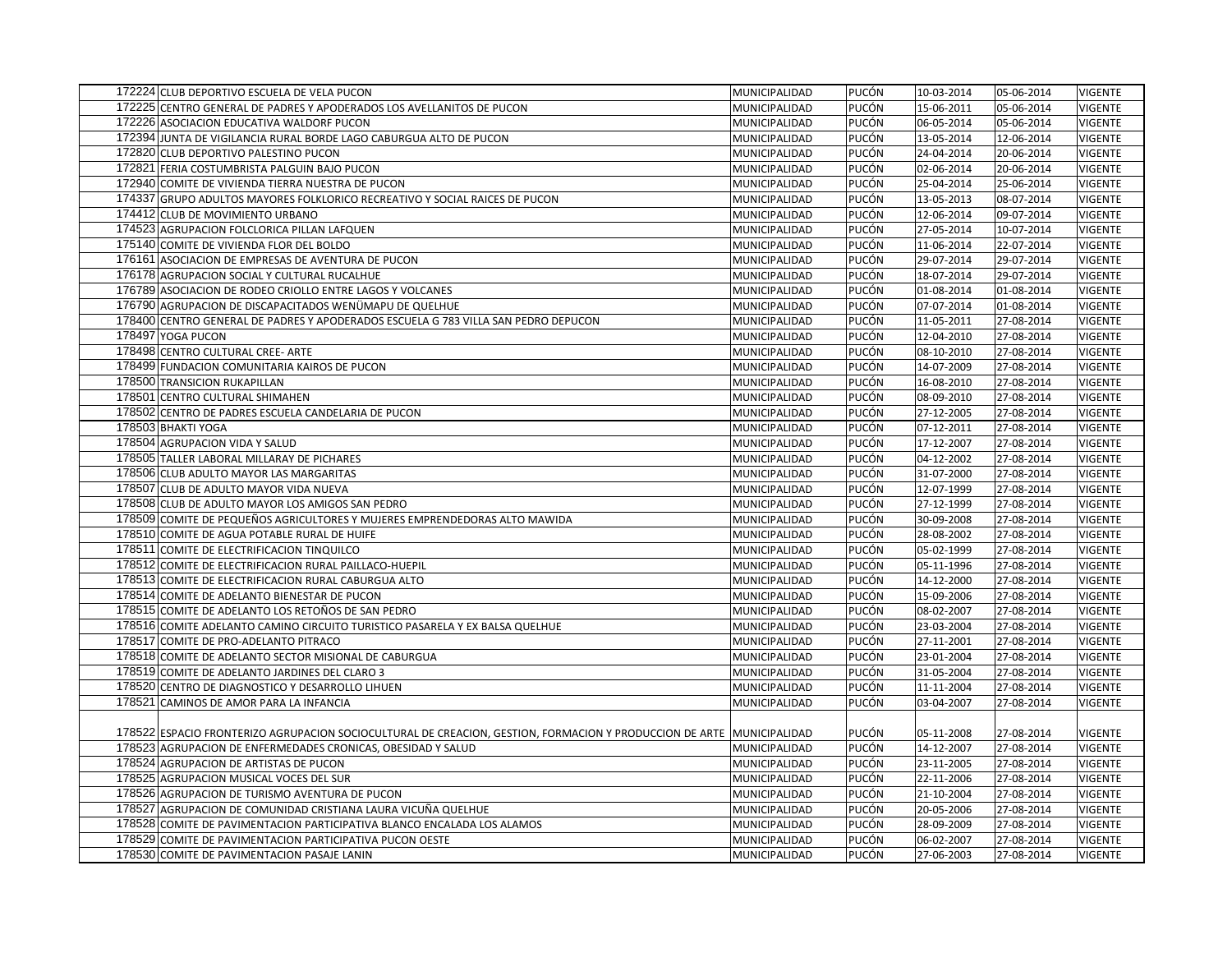| 179726 PEQUEÑOS PRODUCTORES LEMU NEWEN                                               | MUNICIPALIDAD   | PUCÓN | 05-08-2014 | 15-09-2014 | <b>VIGENTE</b>  |
|--------------------------------------------------------------------------------------|-----------------|-------|------------|------------|-----------------|
| 183634 COMUNIDAD SANTA ROSA DE LLAFENCO                                              | MUNICIPALIDAD   | PUCÓN | 05-09-2014 | 30-09-2014 | VIGENTE         |
| 186822 AGRUPACION DE ARTESANOS CON DISCAPACIDAD ADIARTE PUCON                        | MUNICIPALIDAD   | PUCÓN | 29-09-2014 | 13-10-2014 | <b>VIGENTE</b>  |
| 187307 AGRUPACION DE ARTESANOS Y COMERCIANTES FOLIL ANTU                             | MUNICIPALIDAD   | PUCÓN | 14-07-2014 | 22-10-2014 | <b>VIGENTE</b>  |
| 187766 ASOCIACION DE EMPRENDEDORES CAMPESINOS DE PUCON                               | MUNICIPALIDAD   | PUCÓN | 04-11-2014 | 04-11-2014 | <b>VIGENTE</b>  |
| 187768 TALLER LABORAL RECREACIONAL PURRUN KAL                                        | MUNICIPALIDAD   | PUCÓN | 21-08-2014 | 04-11-2014 | <b>VIGENTE</b>  |
| 188055 COMITE DE PAVIMENTACION PARTICIPATIVA CALLE DEL PILLAN Y PASAJE PEDRO NOLASCO | MUNICIPALIDAD   | PUCÓN | 24-10-2014 | 11-11-2014 | <b>VIGENTE</b>  |
| 188535 LA RUTA DE LA LANA ZONA LACUSTRE PUCON                                        | MUNICIPALIDAD   | PUCÓN | 09-10-2014 | 26-11-2014 | <b>VIGENTE</b>  |
|                                                                                      |                 |       |            |            |                 |
| 188619 CLUB DEPORTIVO TEAM PUCON                                                     | MUNICIPALIDAD   | PUCÓN | 29-09-2014 | 27-11-2014 | <b>VIGENTE</b>  |
| 189633 COMITE DE VIVIENDA PUCON UNION DE CASAS RURAL                                 | MUNICIPALIDAD   | PUCÓN | 21-10-2014 | 17-12-2014 | <b>VIGENTE</b>  |
| 189674 ASOCIACION SURYA PADMA                                                        | MUNICIPALIDAD   | PUCÓN | 18-12-2014 | 18-12-2014 | <b>VIGENTE</b>  |
| 189848 ASOCIACION DE TRANSPORTISTA DE TURISMO PUCON                                  | MUNICIPALIDAD   | PUCÓN | 23-12-2014 | 23-12-2014 | <b>VIGENTE</b>  |
| 189849 CLUB DEPORTIVO KARATE ANCESTRAL                                               | MUNICIPALIDAD   | PUCÓN | 14-11-2014 | 23-12-2014 | <b>VIGENTE</b>  |
| 190206 CIRCULO DE AMIGOS DE LA DEFENSA CIVIL SEDE PUCON                              | MUNICIPALIDAD   | PUCÓN | 09-12-2014 | 09-01-2015 | <b>DISUELTA</b> |
| 190937 COMUNIDAD CRISTIANA SAN FRANCISCO DE PALGUIN BAJO PUCON                       | MUNICIPALIDAD   | PUCÓN | 30-09-2014 | 24-01-2015 | <b>VIGENTE</b>  |
| 192383 COMITE DE ADELANTOS CAMINO EX-BALSA QUELHUE DE PUCON                          | MUNICIPALIDAD   | PUCÓN | 03-12-2014 | 04-02-2015 | <b>VIGENTE</b>  |
| 192484 AGRUPACION DE PRODUCTORES Y ARTESANOS DE PUCON MOÑEN MAHUIDA                  | MUNICIPALIDAD   | PUCÓN | 18-12-2014 | 06-02-2015 | <b>VIGENTE</b>  |
| 192791 CIBER CLUB ADULTO MAYOR PUCON                                                 | MUNICIPALIDAD   | PUCÓN | 31-12-2014 | 16-02-2015 | <b>VIGENTE</b>  |
| 192792 ORGANIZACION CRISTIANA PARA EL DESARROLLO SOCIAL                              | MUNICIPALIDAD   | PUCÓN | 23-05-2012 | 16-02-2015 | <b>VIGENTE</b>  |
| 192915 PUCON ARCHERY CLUB                                                            | MUNICIPALIDAD   | PUCÓN | 20-02-2015 | 20-02-2015 | <b>VIGENTE</b>  |
| 193285 AGRUPACION EMPRENDEDORES DE PUCON                                             | MUNICIPALIDAD   | PUCÓN | 01-12-2014 | 28-02-2015 | <b>VIGENTE</b>  |
| 193487 TALLER LABORAL LOS PENSAMIENTOS DE LOS RISCOS                                 | MUNICIPALIDAD   | PUCÓN | 22-01-2015 | 05-03-2015 | <b>VIGENTE</b>  |
| 197746 COMITE DE VIVIENDA RURAL LA ESPERANZA DE PUCON                                | MUNICIPALIDAD   | PUCÓN | 12-02-2015 | 01-04-2015 | <b>VIGENTE</b>  |
| 198307 AGRUPACION DE EVENTOS CAMPESINOS DE SAN LUIS                                  | MUNICIPALIDAD   | PUCÓN | 18-03-2015 | 22-04-2015 | <b>VIGENTE</b>  |
| 198308 COMITE DE ADELANTO SUEÑO CUMPLIDO                                             | MUNICIPALIDAD   | PUCÓN | 10-03-2015 | 22-04-2015 | <b>VIGENTE</b>  |
| 201206 COMITE DE SALUD MENETUE ANCAPULLI                                             | MUNICIPALIDAD   | PUCÓN | 29-09-2014 | 12-05-2015 | <b>VIGENTE</b>  |
| 202696 COMITE ANTUNEWEN DEL VOLCAN                                                   | MUNICIPALIDAD   | PUCÓN | 08-05-2015 | 22-06-2015 | <b>VIGENTE</b>  |
| 202773 CORAZONES UNIDOS                                                              | MUNICIPALIDAD   | PUCÓN | 23-04-2015 | 23-06-2015 | VIGENTE         |
| 203265 AGRUPACION DE MULTI EMPRENDEDORES RUKA PILLAN                                 | MUNICIPALIDAD   | PUCÓN | 18-05-2015 | 07-07-2015 | <b>VIGENTE</b>  |
| 203326 COMITE DE ADELANTOS LLIFCO DE QUELHUE ALTO PUCON                              | MUNICIPALIDAD   | PUCÓN | 09-07-2015 | 09-07-2015 | <b>VIGENTE</b>  |
| 203716 AGRUPACION PUCON CRECE                                                        | MUNICIPALIDAD   | PUCÓN | 22-05-2015 | 17-07-2015 | <b>VIGENTE</b>  |
| 207442 CLUB DE ADULTOS MAYORES UNION PUEBLO CAMPO DE PUCON                           | MUNICIPALIDAD   | PUCÓN | 05-03-2015 | 05-08-2015 | <b>VIGENTE</b>  |
| 207718 TALLER LABORAL SUYAI                                                          | MUNICIPALIDAD   | PUCÓN | 25-06-2015 | 10-08-2015 | <b>VIGENTE</b>  |
| 208199 CLUB DEPORTIVO VOLEY PUCON                                                    | MUNICIPALIDAD   | PUCÓN | 03-06-2015 | 14-08-2015 | <b>VIGENTE</b>  |
| 208802 COMITE PRO COMPRA DE TERRENO MONTE VERDE DE PUCON                             | MUNICIPALIDAD   | PUCÓN | 24-07-2015 | 21-08-2015 | <b>VIGENTE</b>  |
| 209750 KUME MOGÑEN                                                                   | MUNICIPALIDAD   | PUCÓN | 27-07-2015 | 04-09-2015 | <b>VIGENTE</b>  |
| 212549 COMITE DE PAVIMENTACION PARTICIPATIVA PASAJE RAFAELA ABURTO                   | MUNICIPALIDAD   | PUCÓN | 06-11-2014 | 25-09-2015 | <b>VIGENTE</b>  |
|                                                                                      | MINISTERIO DE   |       |            |            |                 |
| 212575 FUNDACION FRANCISCO VALDES SUBERCASEAUX                                       | <b>JUSTICIA</b> | PUCÓN | 01-10-2012 | 28-09-2015 | <b>VIGENTE</b>  |
| 212640 COMITE DE AGUA Y RIEGO PALGUIN ALTO                                           | MUNICIPALIDAD   | PUCÓN | 30-07-2015 | 29-09-2015 | <b>VIGENTE</b>  |
| 212641 COMITE DE PAVIMENTACION OBISPO VALDES                                         | MUNICIPALIDAD   | PUCÓN | 13-08-2015 | 29-09-2015 | <b>VIGENTE</b>  |
| 212953 TALLER LOS SALTOS                                                             | MUNICIPALIDAD   | PUCÓN | 31-08-2015 | 12-11-2015 | <b>VIGENTE</b>  |
| 213318 COMITE DE ADELANTO EL MANANTIAL                                               | MUNICIPALIDAD   | PUCÓN | 16-09-2015 | 20-11-2015 | <b>VIGENTE</b>  |
| 213467 AGRUPACION DE PROFESORES JUBILADOS DE PUCON                                   | MUNICIPALIDAD   | PUCÓN | 28-08-2015 | 23-11-2015 | <b>VIGENTE</b>  |
| 214110 CLUB DE ADULTO MAYOR PALGUIN BAJO                                             | MUNICIPALIDAD   | PUCÓN | 13-10-2015 | 09-12-2015 | <b>VIGENTE</b>  |
| 214381 CLUB DE CARRERAS QUELHUE PUCON                                                | MUNICIPALIDAD   | PUCÓN | 01-09-2015 | 16-12-2015 | <b>VIGENTE</b>  |
| 214879 KELLUN CHE AYUDANDO A PERSONAS                                                | MUNICIPALIDAD   | PUCÓN | 11-11-2015 | 30-12-2015 | <b>VIGENTE</b>  |
| 217434 ROTARY CLUB LACUSTRE                                                          | MUNICIPALIDAD   | PUCÓN | 25-01-2016 | 22-02-2016 | <b>VIGENTE</b>  |
| 217746 COMITE APR VILLA LOS SALTOS PUCON                                             | MUNICIPALIDAD   | PUCÓN | 08-01-2016 | 29-02-2016 | <b>VIGENTE</b>  |
| 217904 PROANIMALES PUCON                                                             | MUNICIPALIDAD   | PUCÓN | 17-12-2015 | 02-03-2016 | <b>VIGENTE</b>  |
| 218712 CORPORACION DE ADELANTO DE CABURGUA                                           | MUNICIPALIDAD   | PUCÓN | 08-03-2016 | 28-03-2016 | <b>VIGENTE</b>  |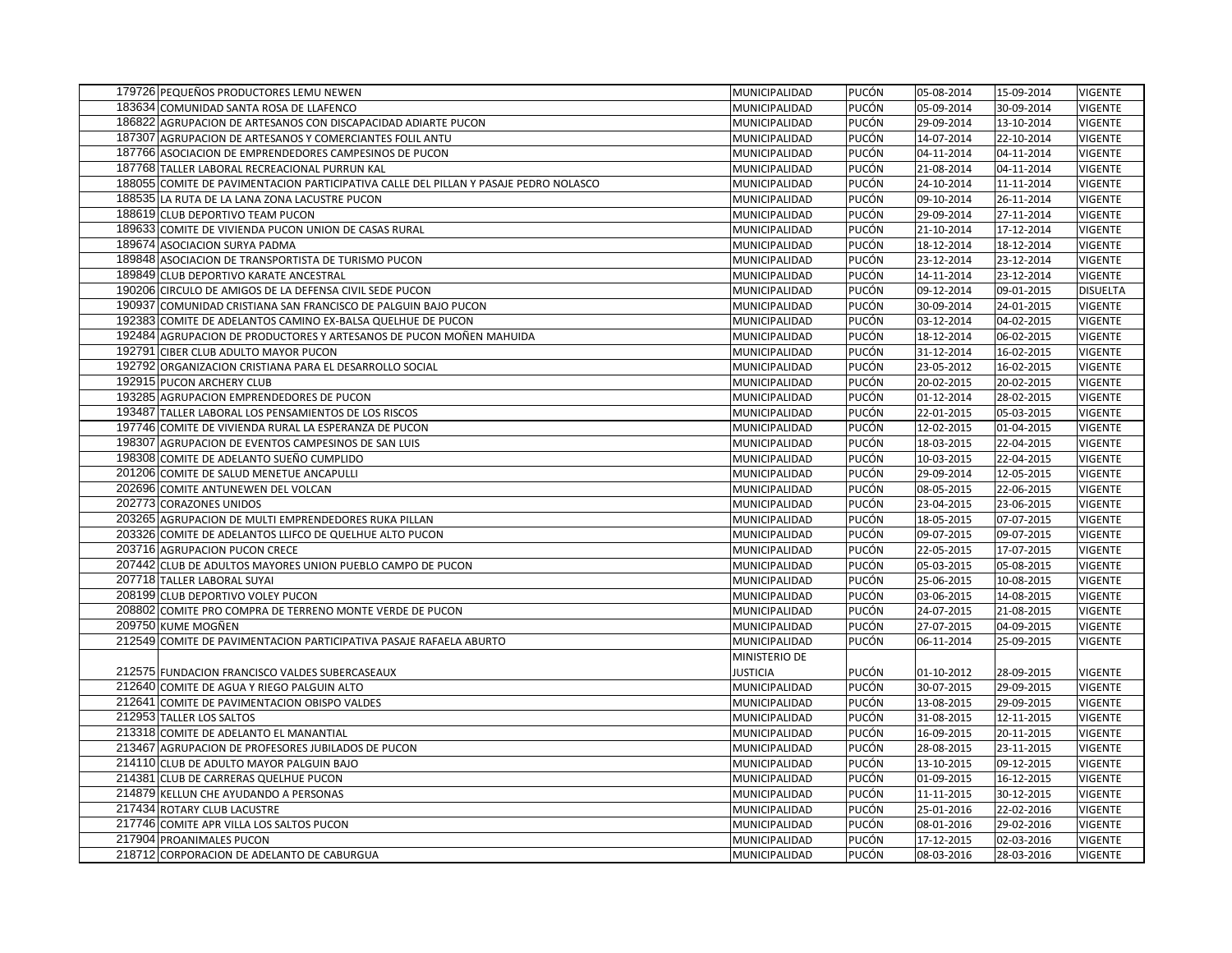| 220052 COMITE DE ADELANTO JARDIN DEL ESTE PUCON                                                           | MUNICIPALIDAD                  | PUCÓN          | 01-03-2016               | 19-04-2016               | <b>VIGENTE</b>                   |
|-----------------------------------------------------------------------------------------------------------|--------------------------------|----------------|--------------------------|--------------------------|----------------------------------|
| 220457 CENTRO ASISTENCIAL VIDA SALUDABLE                                                                  | MUNICIPALIDAD                  | PUCÓN          | 29-03-2016               | 30-04-2016               | VIGENTE                          |
| 231082 COMITE DE ADELANTO EL OLVIDO                                                                       | MUNICIPALIDAD                  | PUCÓN          | 21-01-2013               | 10-06-2016               | <b>VIGENTE</b>                   |
| 231338 CLUB DEPORTIVO ANTU PEÑI PUCON                                                                     | MUNICIPALIDAD                  | PUCÓN          | 25-05-2016               | 17-06-2016               | <b>VIGENTE</b>                   |
| 232163 JUNTA DE VIGILANCIA PALGUIN ALTO                                                                   | MUNICIPALIDAD                  | PUCÓN          | 31-05-2016               | 07-07-2016               | <b>VIGENTE</b>                   |
| 232360 COMITE DE ADELANTO CEMENTERIO ELTUN                                                                | MUNICIPALIDAD                  | PUCÓN          | 02-05-2016               | 13-07-2016               | <b>VIGENTE</b>                   |
| 232606 COMITE DE VIVIENDA VALLE PUCON                                                                     | MUNICIPALIDAD                  | PUCÓN          | 17-06-2016               | 19-07-2016               | <b>VIGENTE</b>                   |
| 233293 VIPASE VIVIENDO PARA SERVIR                                                                        | MUNICIPALIDAD                  | PUCÓN          | 20-06-2016               | 02-08-2016               | <b>VIGENTE</b>                   |
| 233574 COMITE DE AGUA POTABLE RURAL LEFINCUL                                                              | MUNICIPALIDAD                  | PUCÓN          | 13-05-2016               | 10-08-2016               | <b>VIGENTE</b>                   |
| 236929 CLUB MAGMA 10 PUCON                                                                                | MUNICIPALIDAD                  | PUCÓN          | 15-07-2016               | 19-08-2016               | <b>VIGENTE</b>                   |
| 237008 COMITE DE PAVIMENTACION MEDIA LUNA                                                                 | MUNICIPALIDAD                  | PUCÓN          | 06-07-2016               | 23-08-2016               | <b>VIGENTE</b>                   |
| 237113 COMITE DE VIVIENDA VILLA ALTOS DEL SUR                                                             | MUNICIPALIDAD                  | PUCÓN          | 21-07-2016               | 25-08-2016               | <b>VIGENTE</b>                   |
| 237177 FUNDACION EDUCACIONAL ALMA MATER                                                                   | MUNICIPALIDAD                  | PUCÓN          | 29-08-2016               | 29-08-2016               | <b>VIGENTE</b>                   |
| 238210 COMITE DE ADELANTOS BELLA VISTA DE QUELHUE                                                         | MUNICIPALIDAD                  | PUCÓN          | 21-07-2016               | 02-09-2016               | VIGENTE                          |
| 238211 ARTES DEL RUKAPILLAN                                                                               | MUNICIPALIDAD                  | PUCÓN          | 04-08-2016               | 02-09-2016               | <b>VIGENTE</b>                   |
| 238245 ARTISTAS DE OFICIOS DE PUCON                                                                       | MUNICIPALIDAD                  | PUCÓN          | 08-07-2016               | 02-09-2016               | VIGENTE                          |
| 238638 FUNDACION PUCON INNOVA                                                                             | MUNICIPALIDAD                  | PUCÓN          | 15-09-2016               | 15-09-2016               | <b>VIGENTE</b>                   |
| 242268 CLUB DE YOGA Y ARTE PUCON                                                                          | MUNICIPALIDAD                  | PUCÓN          | 26-09-2016               | 27-10-2016               | <b>VIGENTE</b>                   |
| 242358 COMITE PRO COMPRA TERRENO AYUN                                                                     | MUNICIPALIDAD                  | PUCÓN          | 29-09-2016               | 28-10-2016               | <b>VIGENTE</b>                   |
| 243215 ASOCIACION DE REGIONES EN TECNOLOGIAS DE INFORMACION Y COMUNICACIONES                              | MUNICIPALIDAD                  | PUCÓN          | 28-11-2016               | 28-11-2016               | <b>VIGENTE</b>                   |
| 245498 CONSEJO DE DESARROLLO LOCAL LACUSTRE                                                               | MUNICIPALIDAD                  | PUCÓN          | 07-12-2016               | 24-01-2017               | <b>VIGENTE</b>                   |
| 245507 CLUB DE ADULTOS MAYORES ETERNA JUVENTUD DE CABURGUA                                                | MUNICIPALIDAD                  | PUCÓN          | 24-01-2017               | 24-01-2017               | <b>VIGENTE</b>                   |
| 246087 FUNDACION MIL PALABRAS                                                                             | MUNICIPALIDAD                  | PUCÓN          | 07-02-2017               | 07-02-2017               | <b>VIGENTE</b>                   |
| 246149 CLUB DE CICLISMO WILLI MAPU BIKE TRAVEL PUCON                                                      | MUNICIPALIDAD                  | PUCÓN          | 11-01-2017               | 08-02-2017               | <b>VIGENTE</b>                   |
| 246499 FUNDACION ARTESANAS MAPUCHES DE PUCON                                                              | MUNICIPALIDAD                  | PUCÓN          | 20-02-2017               | 20-02-2017               | <b>VIGENTE</b>                   |
| 246807 CLUB ADULTO MAYOR AMANECER DE LA CORDILLERA                                                        | MUNICIPALIDAD                  | PUCÓN          | 07-09-2015               | 01-03-2017               | <b>VIGENTE</b>                   |
| 247242 EL QUE NACE EN CRISTO NUEVA CRIATURA ES                                                            | MUNICIPALIDAD                  | PUCÓN          | 11-02-2017               | 14-03-2017               | <b>VIGENTE</b>                   |
| 247415 COMITE PRO COMPRA DE TERRENO LEMUEL DE PUCON                                                       | MUNICIPALIDAD                  | PUCÓN          | 07-12-2016               | 20-03-2017               | <b>VIGENTE</b>                   |
| 251935 COMITE DE ADELANTO LOS BOLDOS                                                                      | MUNICIPALIDAD                  | PUCÓN          | 03-03-2017               | 30-03-2017               | <b>VIGENTE</b>                   |
| 251939 COMITE DE ADELANTOS PASAJE CHIHUALLANTE PUCON                                                      | MUNICIPALIDAD                  | PUCÓN          | 30-03-2017               | 30-03-2017               | <b>VIGENTE</b>                   |
| 252776 CONSEJO COMUNAL DE LA DISCAPACIDAD DE PUCON                                                        | MUNICIPALIDAD                  | PUCÓN          | 03-04-2017               | 04-05-2017               | <b>VIGENTE</b>                   |
| 253387 COMITE DE COMPRA DE TERRENO Y VIVIENDA RENACER DE PUCON                                            | MUNICIPALIDAD                  | PUCÓN          | 18-04-2017               | 23-05-2017               | <b>VIGENTE</b>                   |
| 253515 CLUB RC                                                                                            | MUNICIPALIDAD                  | PUCÓN          | 21-09-2016               | 26-05-2017               | <b>VIGENTE</b>                   |
| 253953 CLUB DE KARATE DO YAMA NO SENSHI DE PUCON                                                          | MUNICIPALIDAD                  | PUCÓN          | 03-05-2017               | 07-06-2017               | <b>VIGENTE</b>                   |
| 254146 COMITE DE PAVIMENTACION PASAJE PEWEN                                                               | MUNICIPALIDAD                  | PUCÓN          | 09-05-2017               | 13-06-2017               | <b>VIGENTE</b>                   |
| 254358 CORPORACION CLUB DEPORTIVO MARINA CANTO DEL LAGO                                                   | MUNICIPALIDAD                  | PUCÓN          | 19-06-2017               | 19-06-2017               | <b>VIGENTE</b>                   |
| ASOCIACION PARA LA PROTECCION Y CONSERVACION DEL LAGO CABURGA O ASOCIACION LAGO CABURGA                   |                                |                |                          |                          |                                  |
| 254505 SUSTENTABLE                                                                                        | MUNICIPALIDAD                  | PUCÓN          | 22-06-2017               | 22-06-2017               | <b>VIGENTE</b>                   |
| 257306 FUNDACION EDUCACIONAL COLEGIO RAITRAI                                                              | MUNICIPALIDAD                  | PUCÓN          | 30-06-2017               | 30-06-2017               | <b>VIGENTE</b>                   |
| 257406 CLUB DE ADULTO MAYOR BOSQUE VERDE DE COILACO ALTO                                                  | MUNICIPALIDAD                  | PUCÓN          | 01-06-2017               | 03-07-2017               | <b>VIGENTE</b>                   |
| 257710 COMITE DE ADELANTO VILLA UNIDA DE PUCON                                                            | MUNICIPALIDAD                  | PUCÓN          | 17-05-2017               | 08-07-2017               | <b>VIGENTE</b>                   |
| 257873 COMITE COMPRA DE TERRENO RUCA NEWEN                                                                | MUNICIPALIDAD                  | PUCÓN          | 24-05-2017               | 13-07-2017               | <b>VIGENTE</b>                   |
| 258056 COMITE DE ADELANTO EL CEREZO                                                                       | MUNICIPALIDAD                  | PUCÓN          | 30-12-2014               | 18-07-2017               | <b>VIGENTE</b>                   |
|                                                                                                           |                                |                |                          |                          |                                  |
| 258170 AGRUPACION PUCONINOS EN ACCION                                                                     | MUNICIPALIDAD                  | PUCÓN<br>PUCÓN | 31-03-2017               | 21-07-2017               | <b>VIGENTE</b><br><b>VIGENTE</b> |
| 258428 MUJERES EMPRENDEDORAS LOS NEVADOS                                                                  | MUNICIPALIDAD                  | PUCÓN          | 17-05-2017               | 29-07-2017               | <b>VIGENTE</b>                   |
| 259293 COMITE POR UNA BUENA CAUSA                                                                         | MUNICIPALIDAD                  | PUCÓN          | 30-06-2017               | 12-08-2017               |                                  |
| 259993 FUNDACION MONTEMARIA CAPACITACION                                                                  | MUNICIPALIDAD<br>MUNICIPALIDAD | PUCÓN          | 30-08-2017<br>28-07-2017 | 30-08-2017<br>05-09-2017 | <b>VIGENTE</b><br><b>VIGENTE</b> |
| 260178 COMITE DE ADELANTO BOSQUES DEL TURBIO<br>260179 COMITE AGUA POTABLE RURAL BOSQUES DEL TURBIO       |                                | PUCÓN          | 28-07-2017               |                          |                                  |
|                                                                                                           | MUNICIPALIDAD<br>MUNICIPALIDAD | PUCÓN          | 18-07-2017               | 05-09-2017<br>22-09-2017 | <b>VIGENTE</b><br><b>VIGENTE</b> |
| 261032 CLUB Y ACADEMIA DE CUECA EL RENACER DE PUCON<br>262057 TALLER LABORAL MANOS EMPRENDEDORAS DE PUCON | MUNICIPALIDAD                  | PUCÓN          | 12-10-2017               | 12-10-2017               | <b>VIGENTE</b>                   |
|                                                                                                           |                                |                |                          |                          |                                  |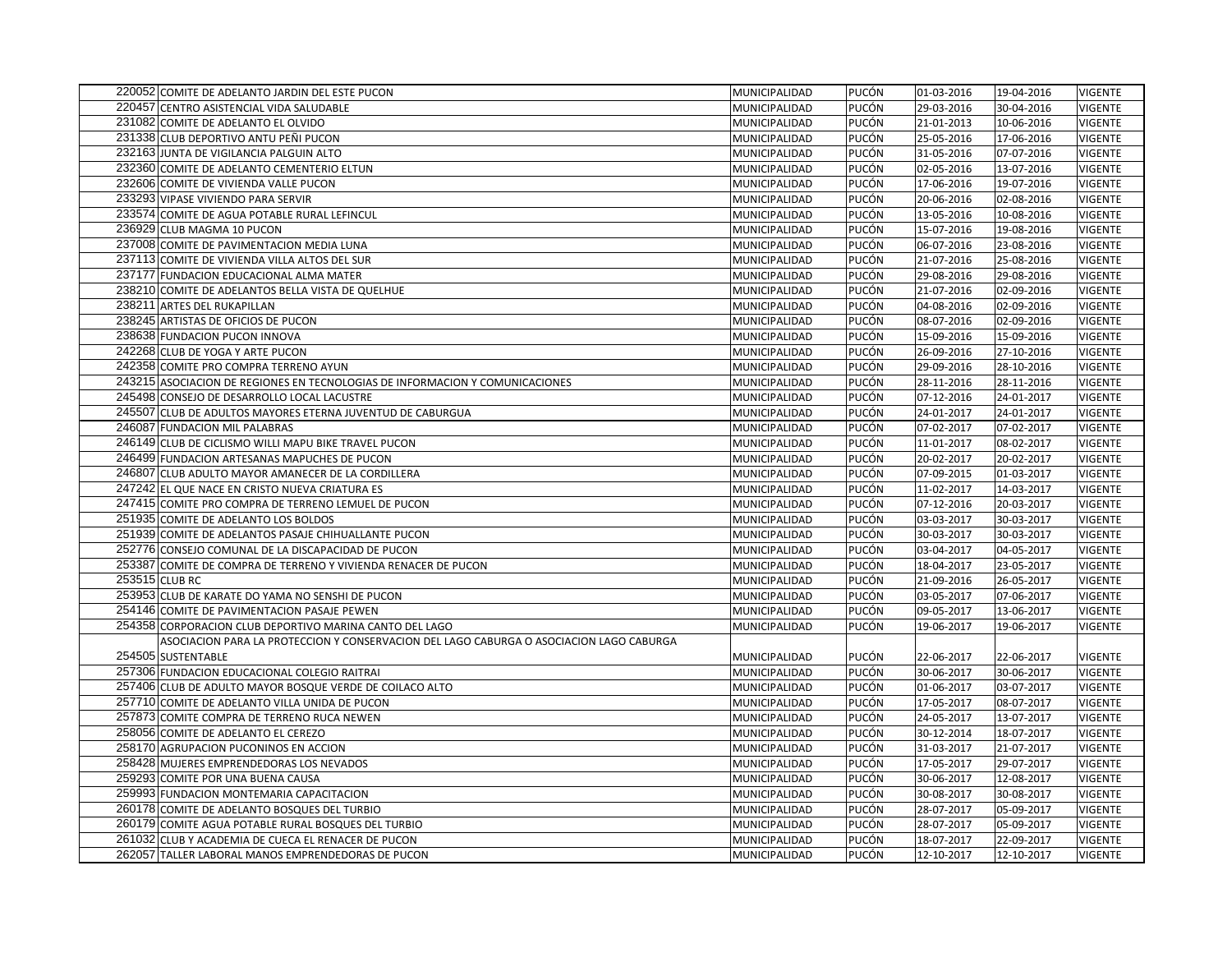| 262060 AGRUPACION JUVENIL HEROES EN SILENCIO DE PUCON                              | MUNICIPALIDAD | PUCÓN | 12-10-2017 | 12-10-2017 | <b>VIGENTE</b> |
|------------------------------------------------------------------------------------|---------------|-------|------------|------------|----------------|
| 262458 CLUB DEPORTIVO ENDURO SUR PUCON                                             | MUNICIPALIDAD | PUCÓN | 08-09-2017 | 19-10-2017 | <b>VIGENTE</b> |
| 262613 CLUB DE YOGAS Y VIDA SALUDABLE DE PUCON                                     | MUNICIPALIDAD | PUCÓN | 08-09-2017 | 24-10-2017 | <b>VIGENTE</b> |
| 262882 COMITE DE VIVIENDA LOS COLONOS DE PUCON                                     | MUNICIPALIDAD | PUCÓN | 31-10-2017 | 31-10-2017 | <b>VIGENTE</b> |
| 266480 COMITE DE ADELANTOS LA ISLA DE CABURGUA ALTO                                | MUNICIPALIDAD | PUCÓN | 04-10-2017 | 08-11-2017 | <b>VIGENTE</b> |
| 266482 COMITE COMPRA TERRENO Y VIVIENDA KITRAL PILLAN                              | MUNICIPALIDAD | PUCÓN | 15-09-2017 | 08-11-2017 | <b>VIGENTE</b> |
| 266835 AGRUPACION NUESTRA SEÑORA DE FATIMA SECTOR EL CLARO DE PUCON                | MUNICIPALIDAD | PUCÓN | 20-10-2017 | 16-11-2017 | <b>VIGENTE</b> |
| 267157 COMITE DE ADELANTO LOS CALABOZOS DE PUCON                                   | MUNICIPALIDAD | PUCÓN | 20-10-2017 | 24-11-2017 | <b>VIGENTE</b> |
| 267374 AGRUPACION CHE LIHUEN DE PUCON                                              | MUNICIPALIDAD | PUCÓN | 08-09-2017 | 30-11-2017 | VIGENTE        |
| 267642 TALLER LABORAL RAICES DE PUCON                                              | MUNICIPALIDAD | PUCÓN | 11-08-2017 | 06-12-2017 | <b>VIGENTE</b> |
| 267671 COMUNIDAD AMBIENTAL LAGUNA ANCAPULLI                                        | MUNICIPALIDAD | PUCÓN | 20-10-2017 | 06-12-2017 | <b>VIGENTE</b> |
| 268042 FUNDACION EDUCACIONAL COLEGIO PUCON                                         | MUNICIPALIDAD | PUCÓN | 13-12-2017 | 13-12-2017 | <b>VIGENTE</b> |
| 268341 COMITE DE VIVIENDA Y PRO ADELANTO LOS CONQUISTADORES DE PUCON               | MUNICIPALIDAD | PUCÓN | 06-11-2017 | 20-12-2017 | <b>VIGENTE</b> |
| 268606 COMITE DE AGUA POTABLE RURAL LOS VOLCANES DE PUCON                          | MUNICIPALIDAD | PUCÓN | 22-11-2017 | 29-12-2017 | <b>VIGENTE</b> |
| 268664 CLUB DE ATLETISMO CULTURAL Y SOCIAL DE PUCON                                | MUNICIPALIDAD | PUCÓN | 22-11-2017 | 30-12-2017 | <b>VIGENTE</b> |
| 268747 COMITE DE ADELANTO BOSQUES DE BELLAVISTA                                    | MUNICIPALIDAD | PUCÓN | 14-11-2017 | 02-01-2018 | <b>VIGENTE</b> |
| 268750 CLUB DEPORTIVO NATROBI                                                      | MUNICIPALIDAD | PUCÓN | 21-11-2017 | 02-01-2018 | <b>VIGENTE</b> |
| 268810 FUNDACION EDUCACIONAL PUCON-NEVADOS                                         | MUNICIPALIDAD | PUCÓN | 04-01-2018 | 04-01-2018 | <b>VIGENTE</b> |
| 269061 AGRUPACION AGROECOLOGICA PUCON                                              | MUNICIPALIDAD | PUCÓN | 06-11-2017 | 09-01-2018 | <b>VIGENTE</b> |
| 269593 AGRUPACION GUATITA DELANTAL AL AUGE PUCON                                   | MUNICIPALIDAD | PUCÓN | 28-11-2017 | 23-01-2018 | <b>VIGENTE</b> |
| 269716 COMUNIDAD SANTA ISABEL DE LOS RISCOS                                        | MUNICIPALIDAD | PUCÓN | 13-12-2017 | 26-01-2018 | <b>VIGENTE</b> |
| 270224 CLUB DE ADULTO MAYOR LAS HORMIGUITAS DE PUCON                               | MUNICIPALIDAD | PUCÓN | 11-12-2017 | 13-02-2018 | <b>VIGENTE</b> |
| 270326 COMITE DE ADELANTO EL PORVENIR DE PUCON                                     | MUNICIPALIDAD | PUCÓN | 06-11-2017 | 17-02-2018 | <b>VIGENTE</b> |
| 270608 PUCON DALE DH                                                               | MUNICIPALIDAD | PUCÓN | 21-08-2014 | 25-02-2018 | <b>VIGENTE</b> |
| 270669 COMITE PRO COMPRA DE TERRENO NEWEN NEWEN DE PUCON                           | MUNICIPALIDAD | PUCÓN | 12-01-2018 | 26-02-2018 | <b>VIGENTE</b> |
| 270695 COMITE DE PROTECCION Y ADELANTO TINQUILCO                                   | MUNICIPALIDAD | PUCÓN | 15-12-2017 | 27-02-2018 | <b>VIGENTE</b> |
| 271526 CENTRO DE ARTES Y OFICIOS AMAR AMAR                                         | MUNICIPALIDAD | PUCÓN | 22-02-2018 | 17-03-2018 | <b>VIGENTE</b> |
| 273205 CLUB DE HUERTO ORGANICO LAS VIEJAS VERDES DE CARHUELLO                      | MUNICIPALIDAD | PUCÓN | 28-12-2017 | 03-04-2018 | <b>VIGENTE</b> |
| 273691 COMITE DE ADELANTOS VISTA AL VOLCAN PUCON                                   | MUNICIPALIDAD | PUCÓN | 31-03-2018 | 20-04-2018 | <b>VIGENTE</b> |
| 274310 CLUB DEPORTIVO RAFTING PUCON                                                | MUNICIPALIDAD | PUCÓN | 06-04-2018 | 08-05-2018 | <b>VIGENTE</b> |
| 274476 CLUB DEPORTIVO SOCIAL Y CULTURAL AUCAPAN DE PUCON                           | MUNICIPALIDAD | PUCÓN | 13-04-2018 | 15-05-2018 | <b>VIGENTE</b> |
| 274581 CLUB DEPORTIVO RUKA LEUFU                                                   | MUNICIPALIDAD | PUCÓN | 27-03-2018 | 17-05-2018 | <b>VIGENTE</b> |
| 274920 CLUB SOCIAL Y DEPORTIVO POCOLLANCA DE PUCON                                 | MUNICIPALIDAD | PUCÓN | 13-04-2018 | 29-05-2018 | <b>VIGENTE</b> |
| 275075 FUNDACION SUSTENTA PUCON                                                    | MUNICIPALIDAD | PUCÓN | 02-06-2018 | 02-06-2018 | <b>VIGENTE</b> |
| 275308 JUNTA DE VIGILANCIA LOS REHUES DE QUETROLEUFU                               | MUNICIPALIDAD | PUCÓN | 27-04-2018 | 08-06-2018 | <b>VIGENTE</b> |
| 275475 FUNDACION LLANCALIL                                                         | MUNICIPALIDAD | PUCÓN | 14-06-2018 | 14-06-2018 | <b>VIGENTE</b> |
| 276033 TALLER LABORAL CREACIONES LACUSTRE DE PUCON                                 | MUNICIPALIDAD | PUCÓN | 11-05-2018 | 26-06-2018 | <b>VIGENTE</b> |
| 276210 UNION COMUNAL DE TALLERES LABORALES DE PUCON                                | MUNICIPALIDAD | PUCÓN | 22-05-2018 | 28-06-2018 | <b>VIGENTE</b> |
| 277680 COMUNIDAD TRUFULCO                                                          | MUNICIPALIDAD | PUCÓN | 30-10-2017 | 24-07-2018 | <b>VIGENTE</b> |
| 279183 CORPORACION DE ADELANTO DE PUCON                                            | MUNICIPALIDAD | PUCÓN | 10-08-2018 | 10-08-2018 | <b>VIGENTE</b> |
| 279611 CLUB DE ADULTO MAYORES DEJANDO HUELLAS DE PUCON                             | MUNICIPALIDAD | PUCÓN | 09-07-2018 | 16-08-2018 | <b>VIGENTE</b> |
| 281074 COMITE DE SEGURIDAD Y ADELANTO LIEMPI                                       | MUNICIPALIDAD | PUCÓN | 20-08-2018 | 12-09-2018 | <b>VIGENTE</b> |
| 281208 CLUB BIOSFERA PUCON                                                         | MUNICIPALIDAD | PUCÓN | 10-08-2018 | 15-09-2018 | <b>VIGENTE</b> |
| 281973 COMITE DE PAVIMENTACION UNION COMUNAL DE JUNTAS DE VECINOS URBANAS DE PUCON | MUNICIPALIDAD | PUCÓN | 12-09-2018 | 03-10-2018 | <b>VIGENTE</b> |
| 282657 AGRUPACION ARTISTICA CANTARES DEL PUELCHE                                   | MUNICIPALIDAD | PUCÓN | 03-08-2018 | 24-10-2018 | <b>VIGENTE</b> |
| 282693 COMITE DE PAVIMENTACION ADUANA                                              | MUNICIPALIDAD | PUCÓN | 28-09-2018 | 24-10-2018 | <b>VIGENTE</b> |
| 283766 COMITE DE VIVIENDA Y PRO COMPRA DE TERRENOS VIENTOS DEL SUR                 | MUNICIPALIDAD | PUCÓN | 23-10-2018 | 23-11-2018 | <b>VIGENTE</b> |
| 283802 TALLER LABORAL NUTRICION CONCIENTE                                          | MUNICIPALIDAD | PUCÓN | 25-09-2018 | 26-11-2018 | <b>VIGENTE</b> |
| 284411 FUNDACION MONTE ALTO CAPACITACION                                           | MUNICIPALIDAD | PUCÓN | 10-12-2018 | 10-12-2018 | <b>VIGENTE</b> |
| 284441 CORPORACION ORGANIZACION NO GUBERNAMENTAL DE DESARROLLO U O.N.G. C Y P      | MUNICIPALIDAD | PUCÓN | 10-12-2018 | 10-12-2018 | <b>VIGENTE</b> |
| 284553 CENTRO DE ESTUDIANTES COMPLEJO EDUCACIONAL PABLO SEXTO                      | MUNICIPALIDAD | PUCÓN | 08-11-2018 | 12-12-2018 | <b>VIGENTE</b> |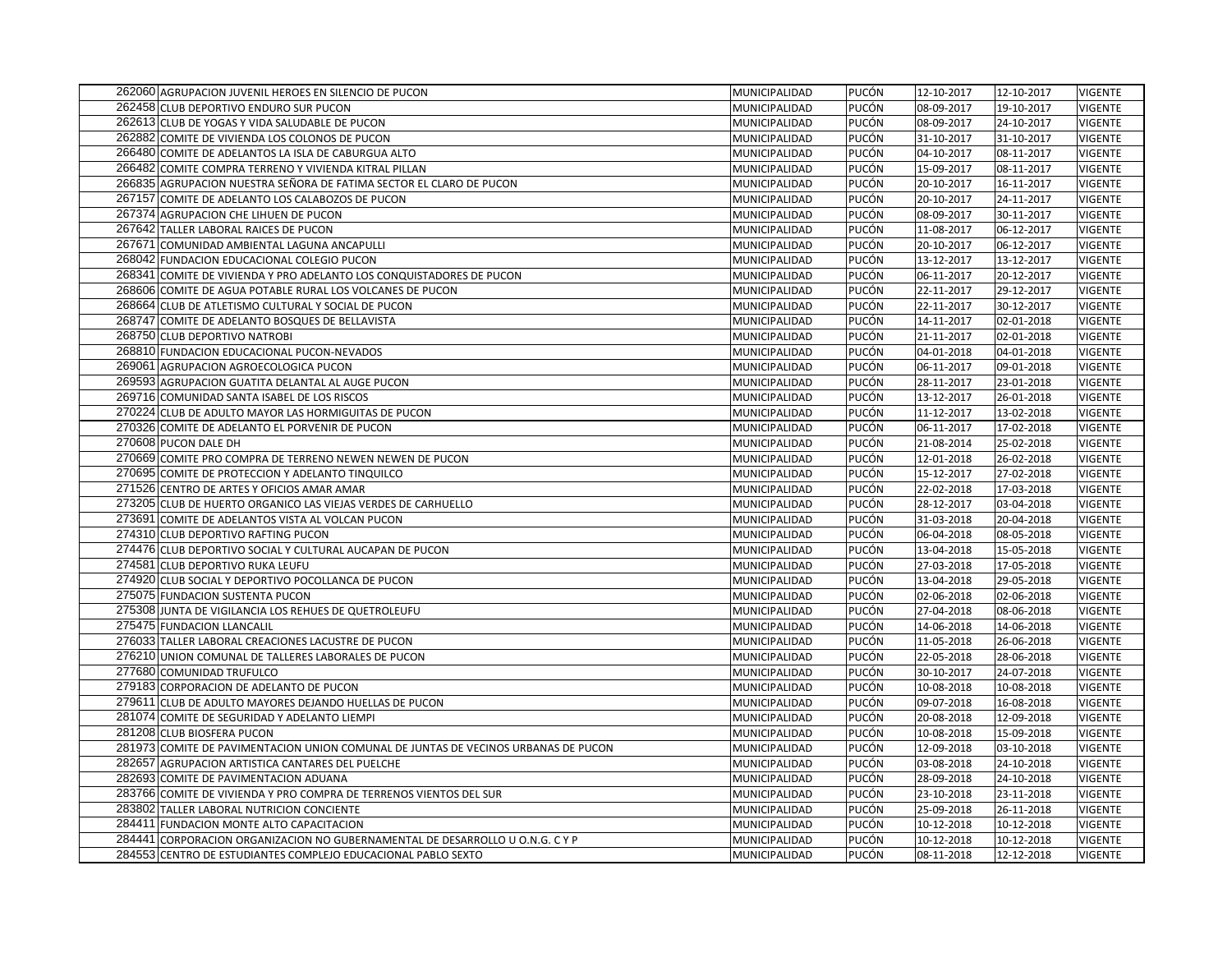| 284751 COMITE PARA EL DESARROLLO SOSTENIBLE DE LA CUENCA DEL LAGO VILLARRICA | MUNICIPALIDAD | PUCÓN        | 08-11-2018 | 18-12-2018 | <b>VIGENTE</b> |
|------------------------------------------------------------------------------|---------------|--------------|------------|------------|----------------|
| 284801 FUNDACION NODO EDUCATIVO PUCON                                        | MUNICIPALIDAD | PUCÓN        | 18-12-2018 | 18-12-2018 | <b>VIGENTE</b> |
| 285216 COMITE VECINAL BUCALEMU                                               | MUNICIPALIDAD | PUCÓN        | 23-11-2018 | 03-01-2019 | <b>VIGENTE</b> |
| 285652 COMITE DE ADELANTO ANTU LIWEN                                         | MUNICIPALIDAD | PUCÓN        | 06-12-2018 | 15-01-2019 | <b>VIGENTE</b> |
| 286209 AGRUPACION AVANCEMOS JUNTOS                                           | MUNICIPALIDAD | PUCÓN        | 11-12-2018 | 30-01-2019 | <b>VIGENTE</b> |
| 286665 CORPORACION DEPORTIVA Y RECREACIONAL D'TOROS                          | MUNICIPALIDAD | PUCÓN        | 11-02-2019 | 11-02-2019 | <b>VIGENTE</b> |
| 286744 COMITE DE AGUA POTABLE RURAL LIFKO DE LLAFENCO                        | MUNICIPALIDAD | PUCÓN        | 03-01-2019 | 13-02-2019 | <b>VIGENTE</b> |
| 287829 CLUB DE ADULTO MAYOR NUEVO AMANECER                                   | MUNICIPALIDAD | PUCÓN        | 24-01-2019 | 12-03-2019 | <b>VIGENTE</b> |
| 289006 APR LOS ROBLES DEL TRANCURA                                           | MUNICIPALIDAD | PUCÓN        | 26-03-2019 | 16-04-2019 | <b>VIGENTE</b> |
| 289849 ASOCIACION RED PREVIENE MUJER                                         | MUNICIPALIDAD | PUCÓN        | 16-05-2019 | 16-05-2019 | <b>VIGENTE</b> |
| 290207 CORPORACION MASTERCHILE CAPACITACION                                  | MUNICIPALIDAD | PUCÓN        | 28-05-2019 | 28-05-2019 | <b>VIGENTE</b> |
| 290373 ASOCIACION NEWEN MAPU PUCON                                           | MUNICIPALIDAD | PUCÓN        | 03-06-2019 | 03-06-2019 | <b>VIGENTE</b> |
| 290654 COMITE DE SEGURIDAD Y ADELANTO CABURGA MAS SEGURO                     | MUNICIPALIDAD | PUCÓN        | 30-04-2019 | 10-06-2019 | <b>VIGENTE</b> |
| 290682 TALLER LABORAL DEPORTIVO Y CULTURAL LOS MANZANOS                      | MUNICIPALIDAD | PUCÓN        | 03-05-2019 | 11-06-2019 | <b>VIGENTE</b> |
| 291513 CORPORACION CULTURAL PUCON                                            | MUNICIPALIDAD | PUCÓN        | 03-07-2019 | 03-07-2019 | <b>VIGENTE</b> |
| 292300 ECOPARQUE RUCACHUCAO                                                  | MUNICIPALIDAD | PUCÓN        | 09-04-2019 | 17-07-2019 | <b>VIGENTE</b> |
| 292674 ORGANIZACION COMUNITARIA FUNCIONAL TOCA TIERRA                        | MUNICIPALIDAD | PUCÓN        | 07-06-2019 | 26-07-2019 | <b>VIGENTE</b> |
| 292675 TALLER LABORAL NEWEN ANTU DE QUETROLEUFU                              | MUNICIPALIDAD | PUCÓN        | 25-05-2018 | 26-07-2019 | <b>VIGENTE</b> |
| 292718 URKUTULEY LAFQUEN MEU                                                 | MUNICIPALIDAD | PUCÓN        | 07-06-2019 | 27-07-2019 | <b>VIGENTE</b> |
| 293101 CLUB DE SALUD Y FITNESS                                               | MUNICIPALIDAD | PUCÓN        | 30-05-2019 | 06-08-2019 | <b>VIGENTE</b> |
| 293735 COMITE DE ADELANTO Y SEGURIDAD PINO HUACHO CABURGUA                   | MUNICIPALIDAD | PUCÓN        | 26-06-2019 | 13-08-2019 | <b>VIGENTE</b> |
| 295612 TALLER LABORAL KIMCHE ZOMO WEN                                        | MUNICIPALIDAD | PUCÓN        | 19-07-2019 | 30-08-2019 | <b>VIGENTE</b> |
| 298550 FUNDACION RAICES DE PUCON                                             | MUNICIPALIDAD | PUCÓN        | 23-09-2019 | 23-09-2019 | <b>VIGENTE</b> |
| 299589 CLUB CAPCHILE                                                         | MUNICIPALIDAD | PUCÓN        | 09-08-2019 | 30-09-2019 | <b>VIGENTE</b> |
| 299749 AGRUPACION RAGUINTÜ-LEUFU                                             | MUNICIPALIDAD | PUCÓN        | 13-08-2019 | 01-10-2019 | <b>VIGENTE</b> |
| 299830 AGRUPACION CULTURAL ALBORADA                                          | MUNICIPALIDAD | PUCÓN        | 08-08-2019 | 04-10-2019 | <b>VIGENTE</b> |
| 303474 COMITE DE ADELANTO Y SEGURIDAD PASAJE LIEMPI 1                        | MUNICIPALIDAD | <b>PUCÓN</b> | 25-06-2019 | 23-11-2019 | <b>VIGENTE</b> |
| 304276 COMITE DE ADELANTO Y AGUA COMUNITARIA SAN LUIS                        | MUNICIPALIDAD | PUCÓN        | 23-08-2019 | 12-12-2019 | <b>VIGENTE</b> |
| 304319 COMITE DE PAVIMENTACION JEREMIAS BADILLA                              | MUNICIPALIDAD | PUCÓN        | 08-09-2017 | 12-12-2019 | <b>VIGENTE</b> |
| 305084 CLUB DEPORTIVO SBL PUCON                                              | MUNICIPALIDAD | PUCÓN        | 18-10-2019 | 23-12-2019 | <b>VIGENTE</b> |
| 305780 CLUB DEPORTIVO LOS NEVADOS DE PUCON                                   | MUNICIPALIDAD | PUCÓN        | 24-10-2019 | 03-01-2020 | <b>VIGENTE</b> |
| 306117 CENTRO BUDISTA SHAMBHALA SUR                                          | MUNICIPALIDAD | PUCÓN        | 12-11-2019 | 08-01-2020 | <b>VIGENTE</b> |
| 306680 CLUB DEPORTIVO VOLCANO PUCON                                          | MUNICIPALIDAD | PUCÓN        | 26-11-2019 | 14-01-2020 | <b>VIGENTE</b> |
| 306705 ESCUELA DE CUECA Y FOLCLOR RODRIGO VERGARA PINCHEIRA                  | MUNICIPALIDAD | PUCÓN        | 15-01-2020 | 15-01-2020 | <b>VIGENTE</b> |
| 307261 COMITE ADELANTO SEGURIDAD AGUAS DEL VOLCAN                            | MUNICIPALIDAD | PUCÓN        | 10-12-2019 | 22-01-2020 | <b>VIGENTE</b> |
| 307264 COMITE ADELANTO Y SEGURIDAD LOS CIPRECES II                           | MUNICIPALIDAD | PUCÓN        | 26-11-2019 | 22-01-2020 | <b>VIGENTE</b> |
| 307662 COMITE DE SEGURIDAD Y ADELANTO ANTU KUYEN                             | MUNICIPALIDAD | PUCÓN        | 30-12-2019 | 27-01-2020 | <b>VIGENTE</b> |
| 307664 CLUB DEPORTIVO PATIN PUCON                                            | MUNICIPALIDAD | PUCÓN        | 23-12-2019 | 27-01-2020 | <b>VIGENTE</b> |
| 307667 AGRUPACION DE DISCAPACIDAD CRECER JUNTOS DE PUCON                     | MUNICIPALIDAD | PUCÓN        | 27-12-2019 | 27-01-2020 | <b>VIGENTE</b> |
| 308561 FUNDACION CAMINO AL APRENDIZAJE                                       | MUNICIPALIDAD | PUCÓN        | 14-02-2020 | 14-02-2020 | <b>VIGENTE</b> |
| 308790 ASOCIACION DE CHOCOLATERAS DE LA ZONA LACUSTRE                        | MUNICIPALIDAD | PUCÓN        | 18-02-2020 | 18-02-2020 | <b>VIGENTE</b> |
| 309479 ASOCIACION NGEM MAPU                                                  | MUNICIPALIDAD | PUCÓN        | 05-03-2020 | 05-03-2020 | <b>VIGENTE</b> |
| 309946 CLUB DE PATIANJE ARTISTICO PUCON                                      | MUNICIPALIDAD | PUCÓN        | 18-02-2020 | 14-03-2020 | <b>VIGENTE</b> |
| 314258 FUNDACION AYINREHUE                                                   | MUNICIPALIDAD | <b>PUCÓN</b> | 16-10-2020 | 16-10-2020 | <b>VIGENTE</b> |
| 314452 COMITE DE ADELANTO CUMBRES DE PUCON                                   | MUNICIPALIDAD | PUCÓN        | 01-10-2020 | 29-10-2020 | <b>VIGENTE</b> |
| 314573 ROTARY CLUB RUKAPILLAN PUCON                                          | MUNICIPALIDAD | PUCÓN        | 22-09-2020 | 05-11-2020 | <b>VIGENTE</b> |
| 314801 EL REFUGIO DE PUCON PASAJE ARRIAGADA                                  | MUNICIPALIDAD | PUCÓN        | 28-10-2020 | 24-11-2020 | <b>VIGENTE</b> |
| 315115 CLUB DE SKATE PUCON                                                   | MUNICIPALIDAD | PUCÓN        | 10-11-2020 | 10-12-2020 | <b>VIGENTE</b> |
| 315254 TALLER DISEÑO Y CREATIVIDAD                                           | MUNICIPALIDAD | PUCÓN        | 19-11-2020 | 15-12-2020 | <b>VIGENTE</b> |
| 315255 JUNTA DE VIGILANCIA RURAL CARHUELLO                                   | MUNICIPALIDAD | PUCÓN        | 12-11-2020 | 15-12-2020 | <b>VIGENTE</b> |
| 315789 FUNDACION EL COLIHUE                                                  | MUNICIPALIDAD | PUCÓN        | 20-01-2021 | 20-01-2021 | <b>VIGENTE</b> |